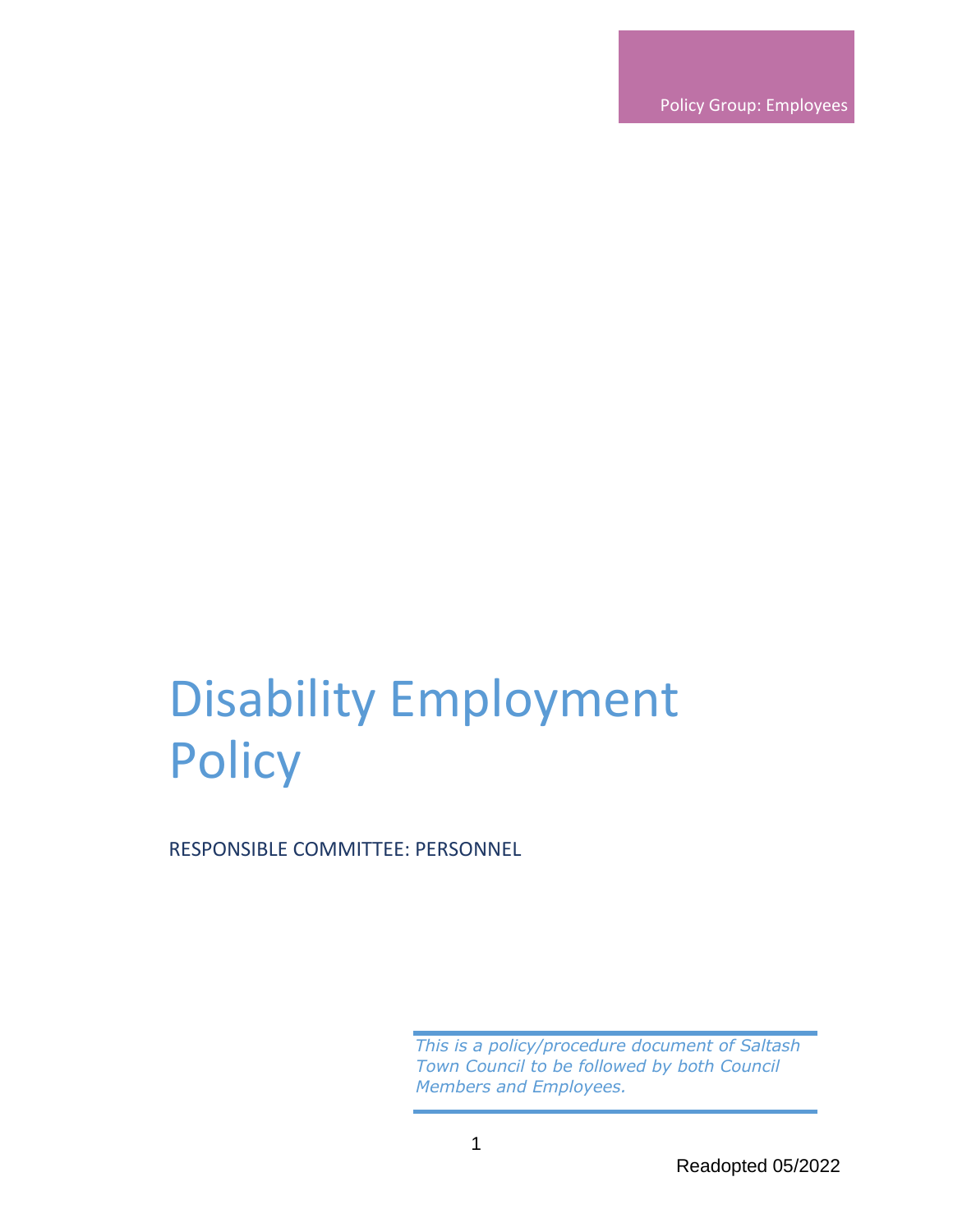| <b>Current Document Status</b>       |                                      |                    |                |  |
|--------------------------------------|--------------------------------------|--------------------|----------------|--|
| <b>Version</b>                       | 1b/2022                              | <b>Approved by</b> | ATM            |  |
| <b>Date</b>                          | 12/2019                              | <b>Date</b>        | 05.05.2022     |  |
| <b>Responsible</b><br><b>Officer</b> | A IT                                 | Minute no.         | 54/22/23a(iii) |  |
| <b>Next review</b><br>date           | Annual or as required by legislation |                    |                |  |

| <b>Version History</b> |                |               |                                                               |  |
|------------------------|----------------|---------------|---------------------------------------------------------------|--|
| <b>Date</b>            | <b>Version</b> | Author/Editor | <b>Notes</b>                                                  |  |
| September<br>2019      |                | CC/ajt        | Required policy - approved<br>(Pers.)24.09.2019 Min 38/19/20c |  |
| December<br>2019       | 1a             | AJT           | Approved SB                                                   |  |
| April 2021             | 1b/2021        | <b>AJT</b>    | Reviewed for reapproval - new council                         |  |
| May 2022               | 1b/2022        | <b>AJT</b>    | Readopted                                                     |  |

# **Document Retention Period**

Until superseded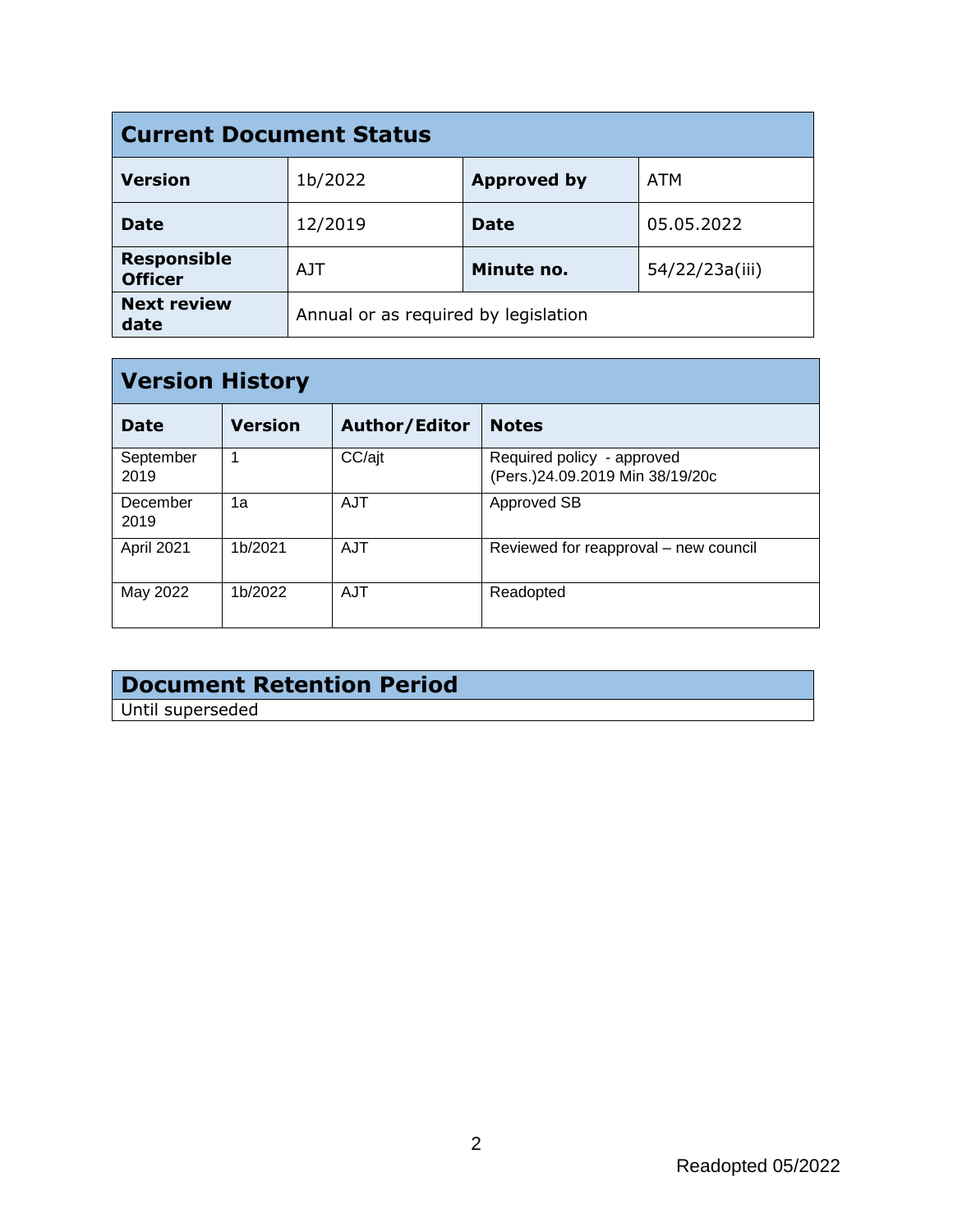# **Saltash Town Council Disability Employment Policy**

### **Policy Statement**

Saltash Town Council is committed to building and maintaining a workforce which is representative of the community we serve and to ensuring that we provide equality of opportunity to all our employees. The Council welcomes applications from people with disabilities, values the contribution of existing employees with disabilities, and will treat employees fairly should they become disabled during their employment with the Council.

In this context the Council will develop a working environment which offers employees with disabilities support to maintain employment with the Council and will remove any organisational, physical or attitudinal barriers that employees with disabilities may face.

It is recognised that this policy is generic as it is intended for all employees with all disabilities. The Council recognises that to be effective, Line Managers will need to tailor their practices according to the individual's needs in the light of their disability.

### **Purpose and aim of the policy**

This policy is to support the Council's ambition to offer an inclusive and supportive working environment which meets the needs of all employees according to their individual need. This includes enabling all employees with disabilities to participate as fully as possible in all aspects of working life with the Council.

The Council's commitment to prospective and current employees with disabilities is summarised below. This overarching policy is supplemented by additional information in the following appendices.

- Time off for rehabilitation, assessment or treatment in connection the employee's disability (Disability Leave) (Appendix 1)
- Access to Work information (Appendix 2)
- Support worker/job coach Protocol (Appendix 3)
- Dyslexia policy statement (Appendix 4)
- Line Managers guide explaining how to make reasonable adjustments (Appendix 5)

### **Scope**

This policy applies to all employees of Saltash Town Council and to job applicants to Saltash Town Council.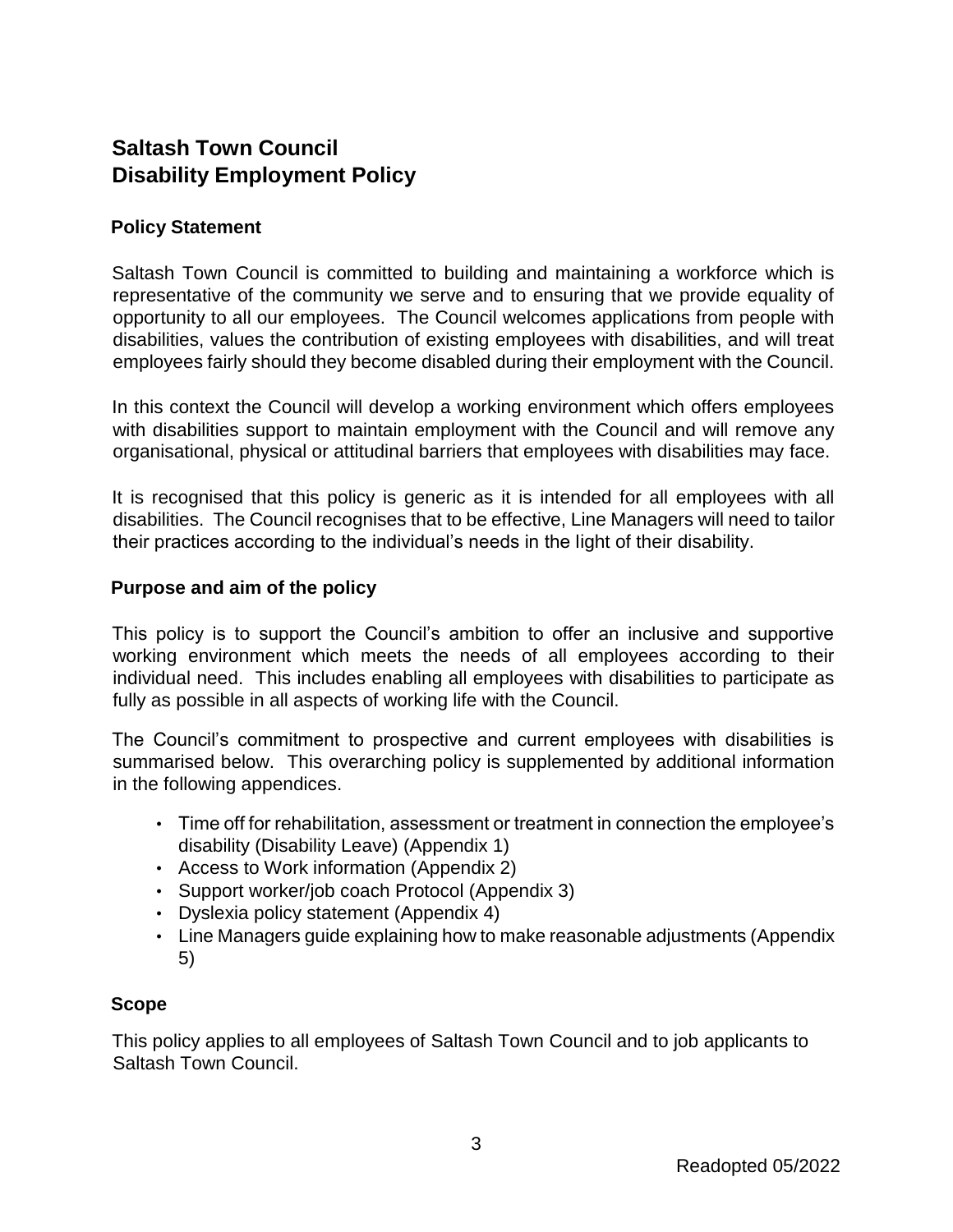# **Policy principles - defining disability**

A person is defined as disabled under the Equality Act 2010 if they have a physical or mental impairment that has a substantial and long term negative effect on their ability to do normal daily activities.

- Substantial means neither trivial nor minor.
- Long term means that the effect of the impairment has lasted or is likely to last for at least 12 months.
- Normal day to day activities include everyday activities like walking, eating and caring for oneself.

This broad definition, whilst not listing specific conditions, protects from discrimination people with diabetes, asthma, back problems, facial disfigurements and many other long term physical impairments. Mental health conditions such as anxiety, depression and obsessive compulsive disorder are also considered as disabilities. People who have cancer, multiple sclerosis and HIV are automatically protected by this legislation from the moment of diagnosis.

Relevant impairments may include:

- Sensory reduction including sight or hearing which cannot be substantially corrected with spectacles or hearing aids;
- Impairments with fluctuating or recurring effects such as rheumatoid arthritis, muscular dystrophy, chronic fatigue syndrome, Fibromyalgia, depression or epilepsy;
- Progressive illnesses such as dementia, motor neurone disease or lupus;
- Learning difficulties;
- Mental health conditions such as eating disorders, personality disorders and selfharming;
- Organ specific conditions such as heart disease, liver disease or asthma;
- Illness or serious impairment resulting from injury to the body or brain.

The list illustrates that the term "disability" applies to a range of different impairments, not just visible physical conditions requiring wheelchair usage. Many hidden conditions such as depression can be included in the definition. If you are in doubt whether or not a condition and its affects are covered by the Equality Act 2010, please contact your line manager for further guidance.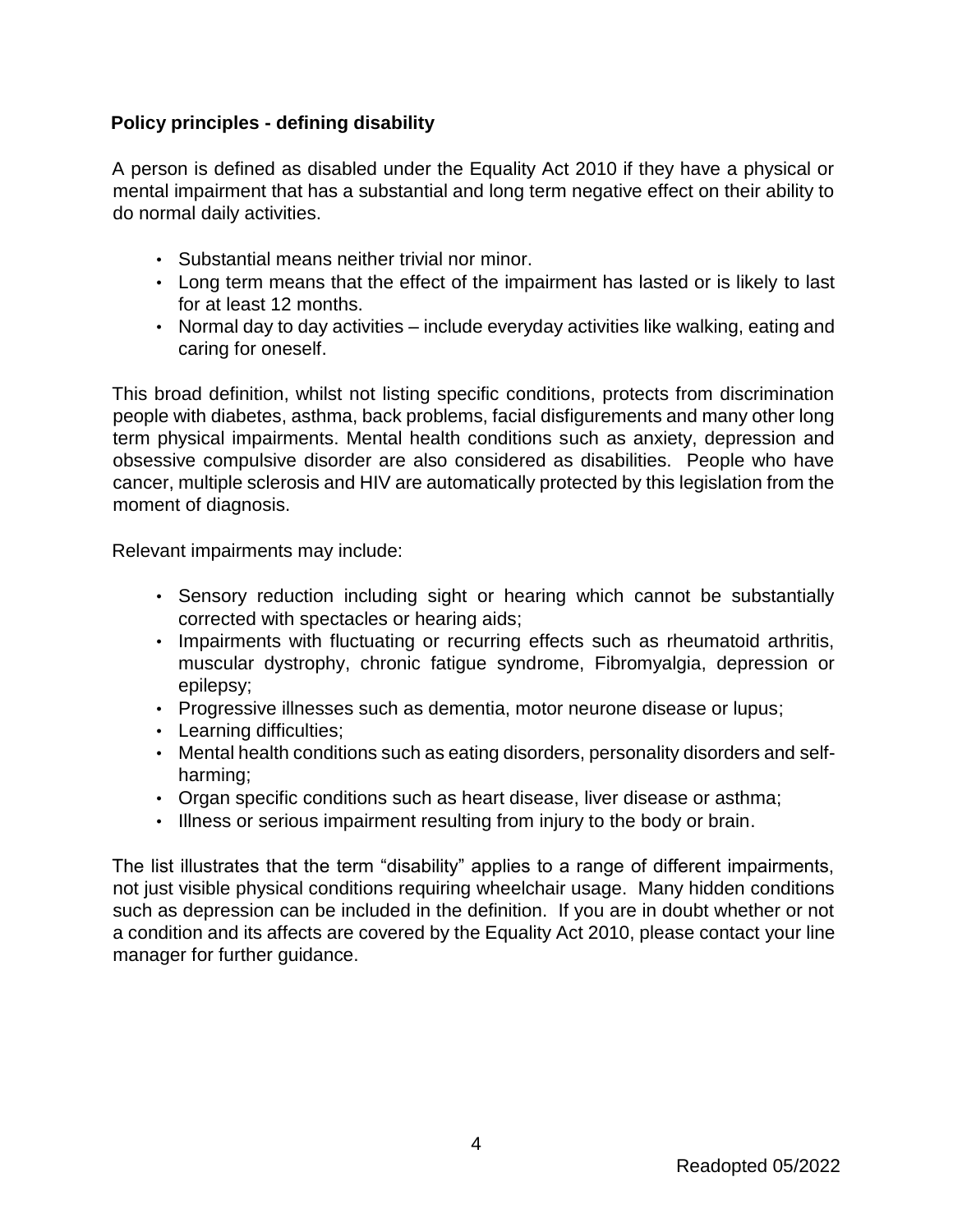### **Notifying a disability**

During the recruitment process, candidates are asked if there are any reasonable adjustments that the Council can make to enable them to participate.

Successful candidates complete a confidential Health Assessment Questionnaire which is sent to Occupational Health. If there are any declared health issues, the candidate is required to complete a supplementary form to give further details. This allows Occupational Health to complete the risk assessment and assess for any reasonable adjustments. Confidential medical information is not shared with the Line Manager, only information relating to the reasonable adjustment is given.

### **Reasonable Adjustments - The Line Manager's Role**

Line Managers are required to fulfil the employer's legal duty to make reasonable adjustments to enable an employee with disabilities to work effectively and without detriment.

Our duty is to remove barriers that exist for disabled employees so that they are able to carry out their jobs effectively and perform to a high standard.

The Line Manager's role will include exploring options for reasonable adjustments with the employee and considering other sources of support, such as Occupational Health or Access to Work. Line Managers are expected to prioritise this as a matter of urgency to ensure that the reasonable adjustment is arranged and implemented as soon as possible. The Line Manager's guide will take you through the process (see Appendix 5).

# **Support to be offered throughout the employment lifecycle:**

The following sections provide general information about what employees can expect from the Council at each key stage during the employment life cycle and key employment activities.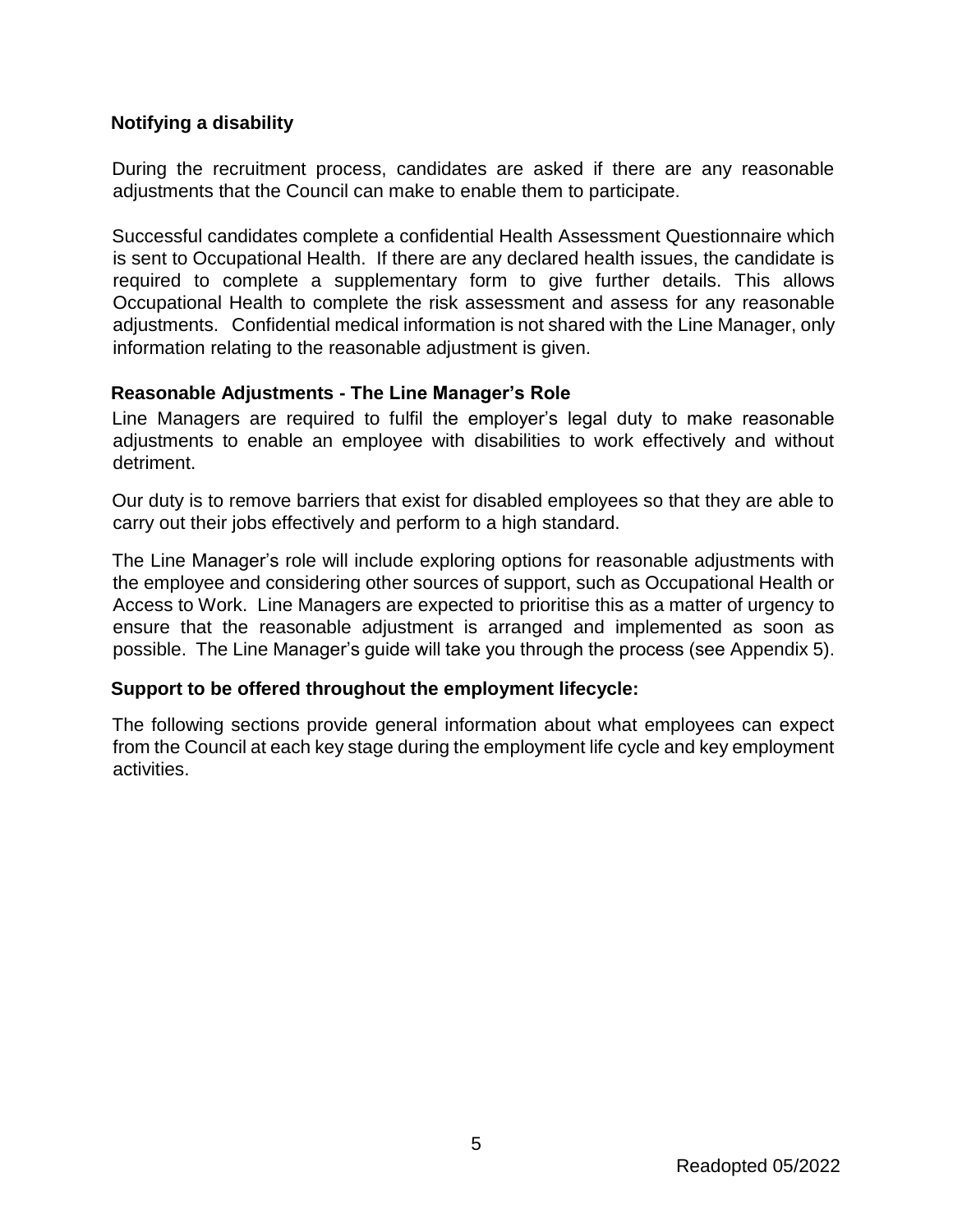## **1. Recruitment:**

The Council will:

- Ensure that our recruitment and selection policies and procedures are equitable and fair so that the best people are attracted to apply and be appointed to deliver our services.
- Only consider applicants for jobs on the basis of their relevant experience, skills and abilities unless a 'Genuine Occupational Requirement' (GOR) exists for specific posts.
- Guarantee to offer an interview to all disabled applicants who meet the minimum criteria for a job vacancy. Applicants with a disability will be guaranteed an interview for any role, subject to their meeting any pre-requisite qualification in respect of relevant roles e.g. social workers and solicitors.
- When inviting to interview, the Council will ask if the candidate needs any adjustment to be made to allow barriers to attendance to be removed. This could include measures such as ensuring the interview room is accessible for a wheelchair user or allowing a person with dyslexia additional time during a test.
- Applicants who have a disability are encouraged to declare their disability at the application stage in order that reasonable adjustments can be made.

### **2. Time off for rehabilitation, assessment or treatment connected with a disability (Disability Leave):**

The Council will**:** 

• Offer reasonable paid time off to attend appointments for rehabilitation, assessment or treatment in connection with the disability. (Disability Leave) (See Appendix 1)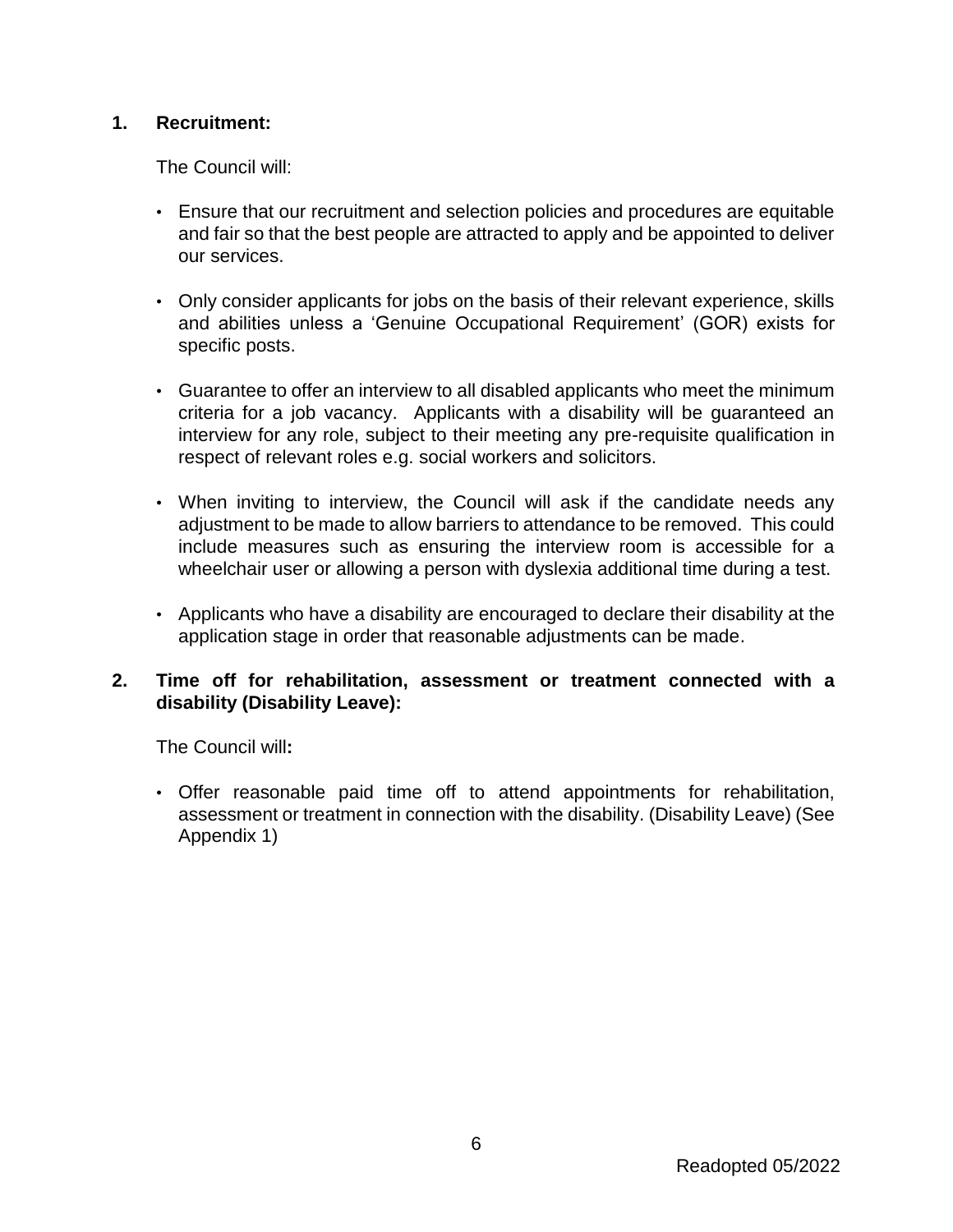## **3. Learning and Development:**

The Council will:

- Ensure that all new employees are made aware of the Council's policy on the employment of people with disabilities as part of the induction process.
- Require all employees and Line Managers to attend the relevant equality and diversity training.
- Ensure that all employees with a disability have access to learning and development opportunities and will make reasonable adjustments where required to make this possible.

### **4. Working Environment:**

The Council will:

Ensure that employees with disabilities are provided with all reasonable support, equipment and facilities to continue in their employment, for example ensuring that hearing loops are available at meetings and training courses, that support workers and/or job coaches are invited to events and offered reasonable refreshments within the Council's rules regarding subsistence, free of charge.

- Seek to accommodate the needs of employees with certain mobility issues by providing 'automatic' vehicles if operationally required.
- Seek to meet the needs of employees with disabilities when attending meetings, interviews etc. to ensure they are inclusive and accessible to all.
- Where reasonable to do so, make adjustments to the working arrangements and/or physical features of premises where they cause a disadvantage to an employee with a disability.
- Offer flexibility in employment and modern working conditions for employees with disabilities to reduce the need for commuting and business mileage.

### **5. Setting and assessing objectives - Performance and Development Scheme**

• Line Managers will make any reasonable adjustments necessary in setting and assessing the objectives for the annual appraisal.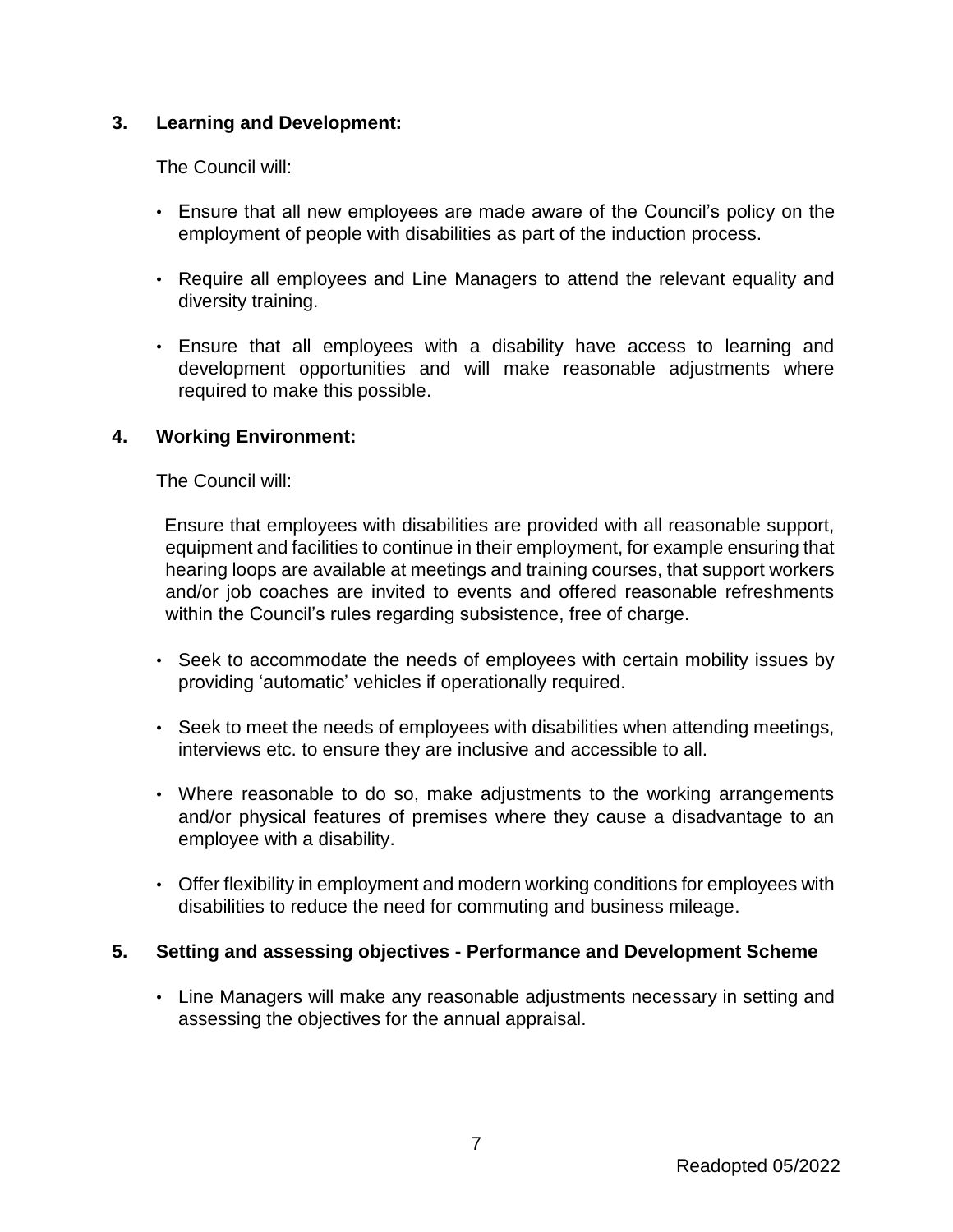### **6. Redundancy and Redeployment:**

The Council will:

- Ensure that disability is not used as a criterion for redundancy.
- Ensure that every effort is given to making relevant reasonable adjustments to ensure the employee is not disadvantaged during the redundancy selection process.
- Ensure that if an employee becomes disabled, every effort is made to keep them in employment if at all possible. Where an employee's current employment is compromised by their disability, full consideration must be given to making reasonable adjustments to overcome barriers to working (See Appendix 5).
- In the event that an employee becomes disabled or develops a health condition, or if a pre-existing disability or health condition changes; the Council will make arrangements to identify and put in place reasonable adjustments to retain the talent, skills and experience of the employee and to promote their future prospects.
- If the employee has not already done so, the employee will be encouraged to make an appointment with their local disability advisor through JobCentre Plus to assess their eligibility for additional assistance.
- In cases where no reasonable adjustments would enable the employee to continue in their current job, and the employee's Service has established that there are no opportunities within their team or wider Service; support and assistance will be provided by the Line Manager.

The employee with a disability will become eligible for redeployment. The search for alternative opportunities is not necessarily restricted to advertised vacancies and it may be reasonable to consider other opportunities for providing the employee with continued employment.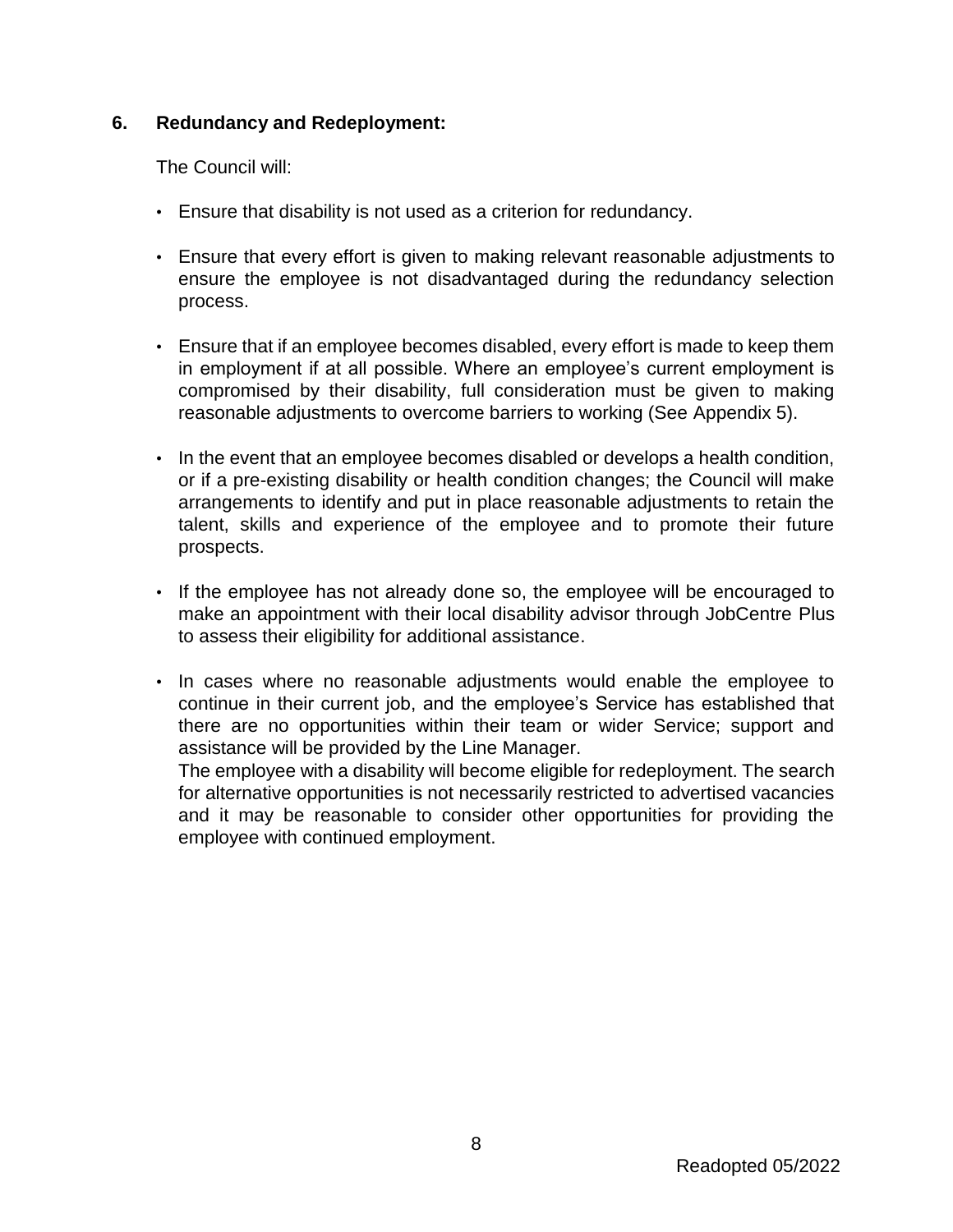## **7. Bullying and Harassment/Discrimination/Grievances:**

The Council will:

- Take appropriate action against incidents of harassment, bullying or discrimination, and offer support and advice to victims or witnesses to incidents.
- Take disciplinary action against employees who discriminate against people who work for the Council or who seek employment with the Council.
- Have in place a process by which an employee or job applicant who considers that they have been treated unfairly or discriminated against on the grounds of their disability can raise the matter and have it heard fairly and objectively.

### **8. Annual Review of Reasonable Adjustments:**

The Line Manager is required to:

- Annually review any reasonable adjustments in place for employees with disabilities to check that the measures are still effective.
- Annually review the duties and working conditions of employees with disabilities.
- These reviews will take place at the annual appraisal to ensure employees continue to develop and use their abilities at work.

### **9. Alternative Formats for documents:**

The Council will:

Ensure that our key documents and forms are available in Easy Read format, that plain English is used, and that alternative formats are available on request.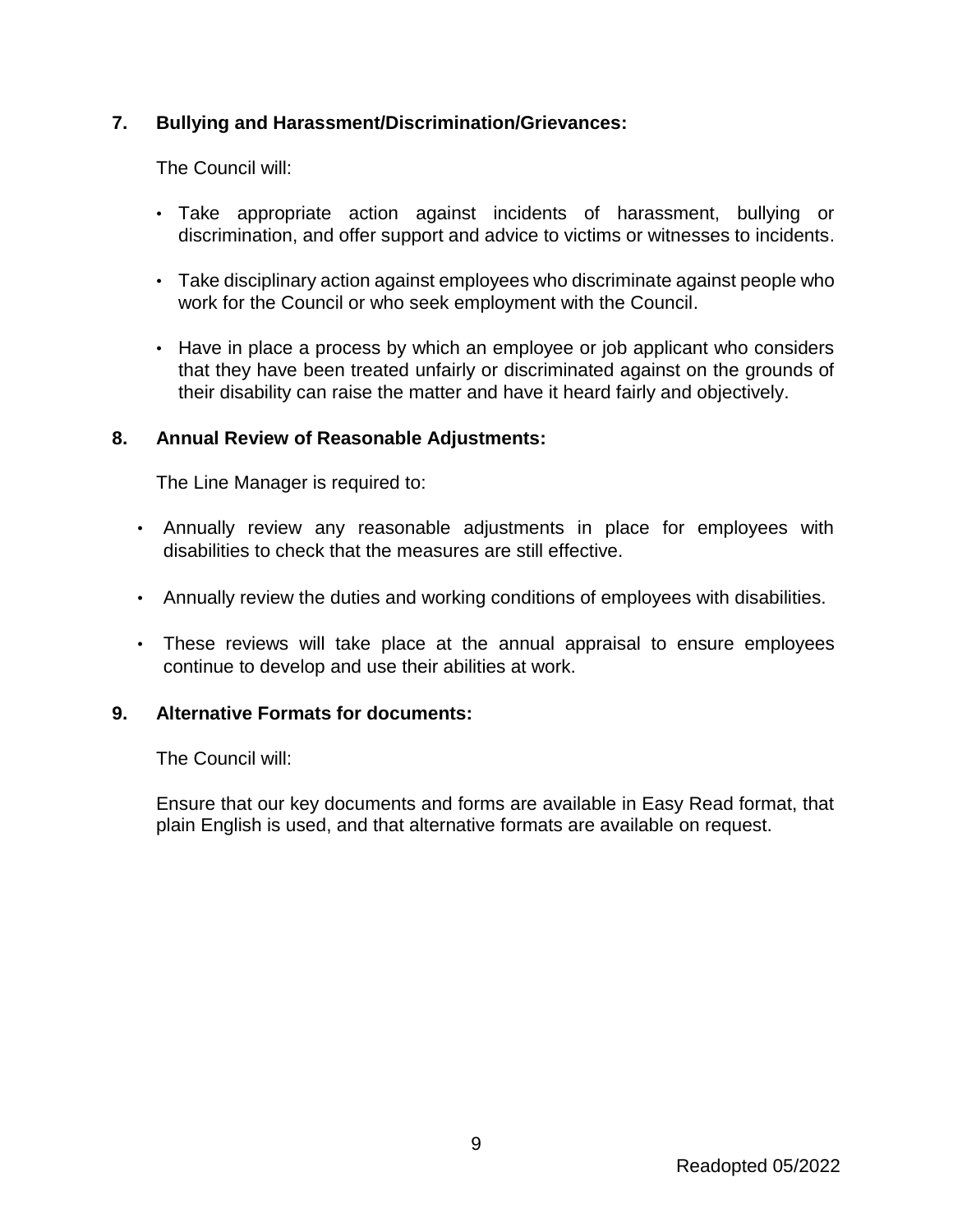### **10. Employees with disabilities who are off sick**

If an employee with a disability is off sick (i.e. not on disability leave – see Appendix 1), then this absence still needs to be logged as sickness whether disability related or not.

Line Managers are expected to manage the attendance of disabled employees fairly and sensitively, and, as with all employees, should follow up any absence with a return to work interview as outlined in the Attendance Management procedures.

The Attendance Management procedures still apply to employees with disabilities, and the absence triggers to hold an evaluation meeting are the same (See Attendance Management Policy). However, Line Managers are expected to take medical advice to understand the potential impact of the disability on sickness absence levels and to discuss the sickness absences with the employee before making a judgement about what action is reasonable in the light of all the facts and circumstances. Line Managers should also explore with the employee whether further reasonable adjustments would improve attendance.

### **Recording disability leave absence**

Disability Leave (as explained in Appendix 1) should be recorded as "Absence" - Health Appointment/Medical or Hospital Appointment and then describe the leave as "disability leave" in the comments box.

### **Breaches and Non-Compliance**

Any instance of a breach of this policy which comes to the Council's attention will be investigated and appropriate action taken. This may include action under the Council's disciplinary procedures.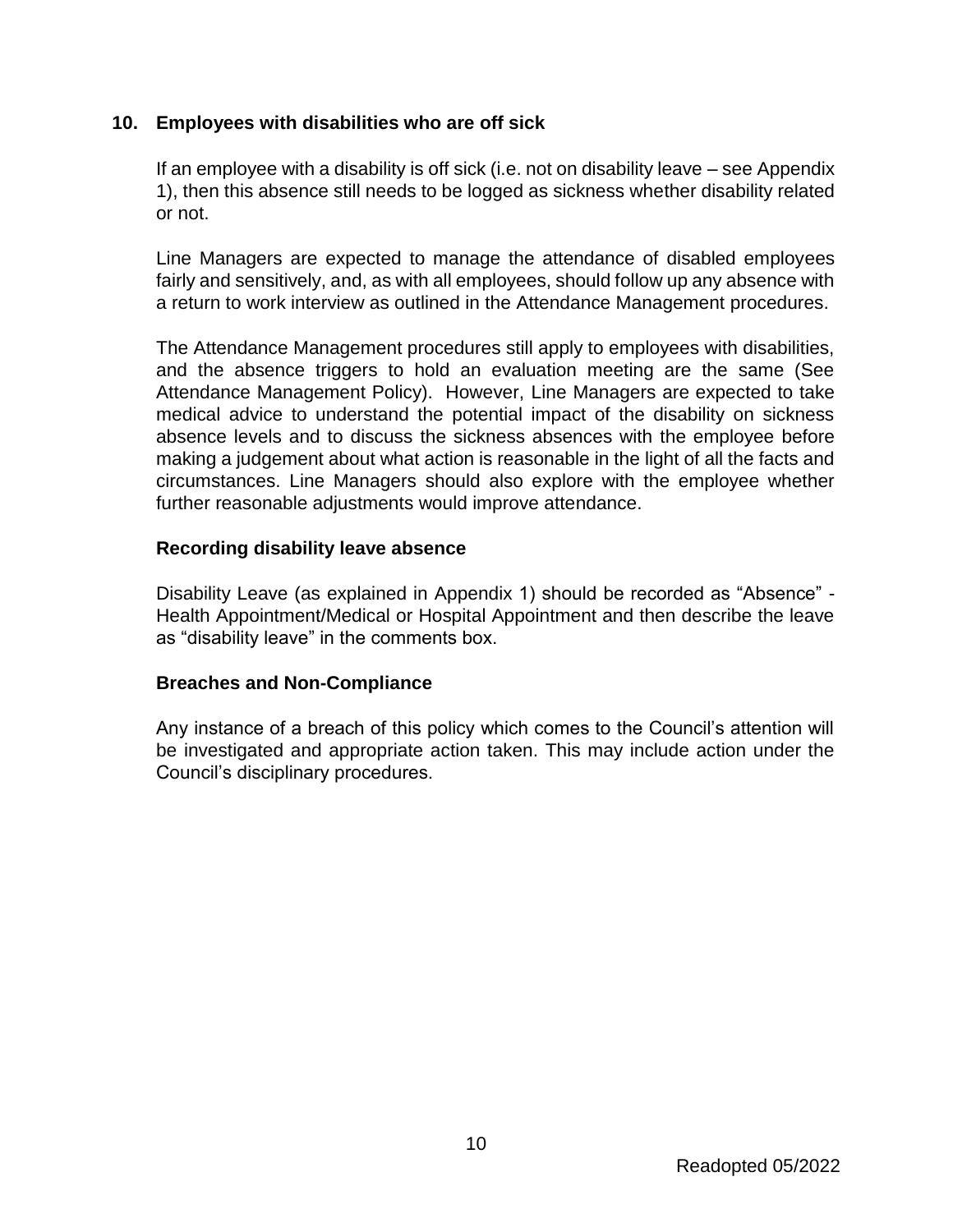# **Appendix 1**

# **Time off for rehabilitation, assessment or treatment connected with a disability (Disability Leave)**

Disability leave is intended to provide disabled employees with reasonable paid time off work for reasons related to their impairment. It may be for a long, or short, period of time and may or may not, be planned in advance.

The Equality Act 2010 specifically identifies the provision of leave as a reasonable adjustment where a person with a disability needs to be absent from work for 'rehabilitation, assessment or treatment'. (for example the routine assessment of hearing aids, hospital or specialist check-ups including monitoring of related equipment or treatment).

Time off for rehabilitation, assessment or treatment does not apply to those types of appointments when the individual is already off sick, (whether it is related to a disability or not), which is determined by either self-declaration or medical certification. Where an employee is on sick leave and it becomes clear that they now qualify for disability leave the employee may request a transfer to disability leave.

### **Who may apply for time off?**

Any employee who considers themselves disabled can apply to their manager for disability leave when they need it. Employees are encouraged to complete the "Further Personal Details" within the "Personal information" pages in the Enterprise Resource Planning (ERP) system. For employees with disabilities who do not have access to ERP, alternative arrangements will be made. The employee with a disability must have declared that they have a disability otherwise the Council would not be able to consider making adjustments and adaptations.

Time off for a disability related reason is not a right and as such each case will be considered on its merits. An employee may request paid time off for rehabilitation, assessment or treatment for a disability related reason and Line Managers are expected to agree reasonable paid time off work.

The following list provides some examples of disability related reasons but is not exhaustive. The time off must relate directly to the employee's disability:

- Specialist hearing or sight examinations
- Assessment for diabetes, HIV, dyspraxia, dyslexia
- Training with a guide, hearing or companion dog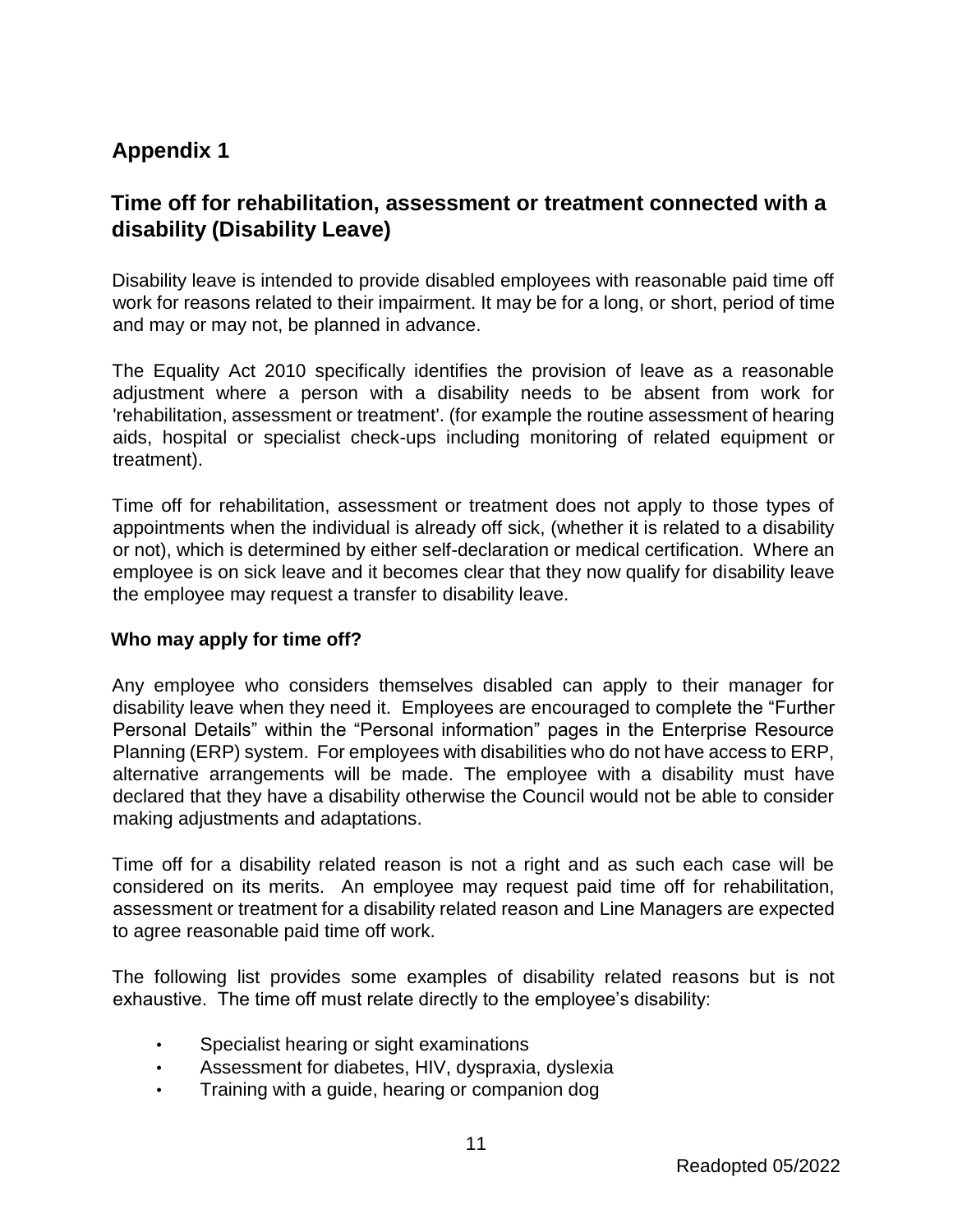- Training in the use of specialist pieces of equipment
- Training in the use of Braille, Moon (allows people who are blind or partially sighted to read by touch using a code of raised shapes) signing, lip reading,
- Counselling or therapeutic treatment e.g. relating to a mental illness
- Recovery time after a blood transfusion or dialysis
- Physiotherapy
- To allow time for adjustments or adaptations to be made. Time off can be requested for a single day or a series of individual days depending on the circumstances.

Disability leave will not be used as a criterion when:

- a. Assessing performance;
- b. Selecting an employee for promotion; or
- c. Selecting an employee for redundancy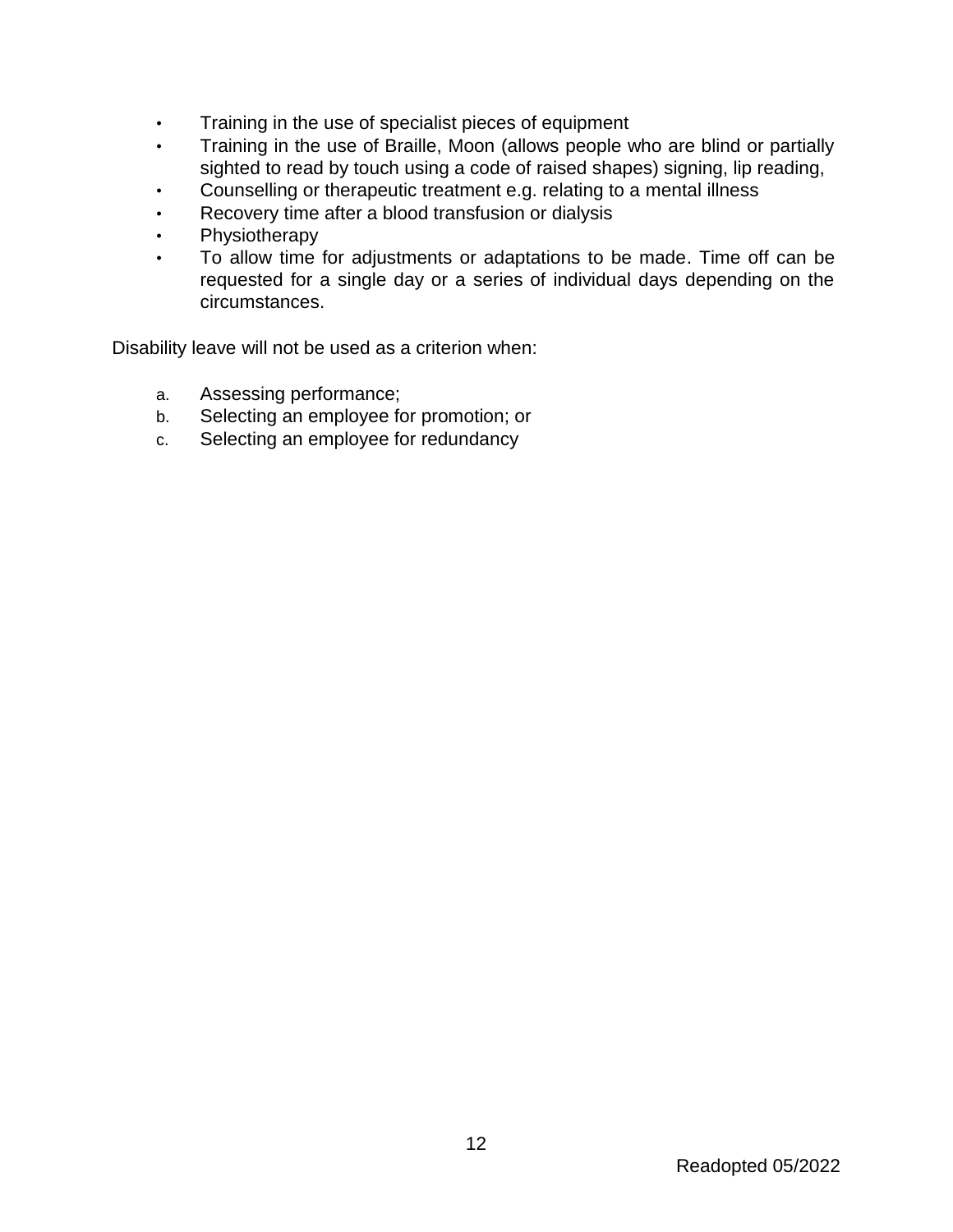# **Appendix 2**

# **Access to Work – How can they help our employees?**

Access to Work is a scheme run by the Department for Work and Pensions which provides funding to facilitate reasonable adjustments in the workplace. Please be aware that as a Line Manager you may contact Access to Work for advice but it is the responsibility of the employee to contact Access to Work to arrange an assessment. Contact details provided below.

An assessor will usually visit the employee and manager in the workplace and carry an assessment of their needs. They will also advise of the funding that can be provided.

Access to Work can apply to any job whether full time, part time, permanent or temporary.

The funding available depends on the employment status of the disabled individual at the time of their application:

In all instances when securing funding from Access to Work for any reasonable adjustments that are to be made, the reasonable adjustments must first be agreed with Access to Work prior to any adjustment being made.

Access to Work may be able to offer money to an employee to provide support to overcome work related obstacles resulting from a disability, health or mental health issue.

For example

- enable employees with disabilities to work on a more equal basis with their non-disabled colleagues
- encourage employers to recruit and retain disabled people by offering practical help.
- Support people with disabilities or long term health conditions to remain in employment.
- Support people who are experiencing mental health issues and need additional support to gain employment.

To be eligible for help, the employee or prospective employee must:

- Be disabled or have a physical or mental health condition. A person is disabled under the Equality Act 2010 if they have a physical or mental impairment that has a substantial and long term negative effect on their ability to do normal daily activities.
- Be over 16 years old;
- Be in, or about to start, paid employment (including self-employment);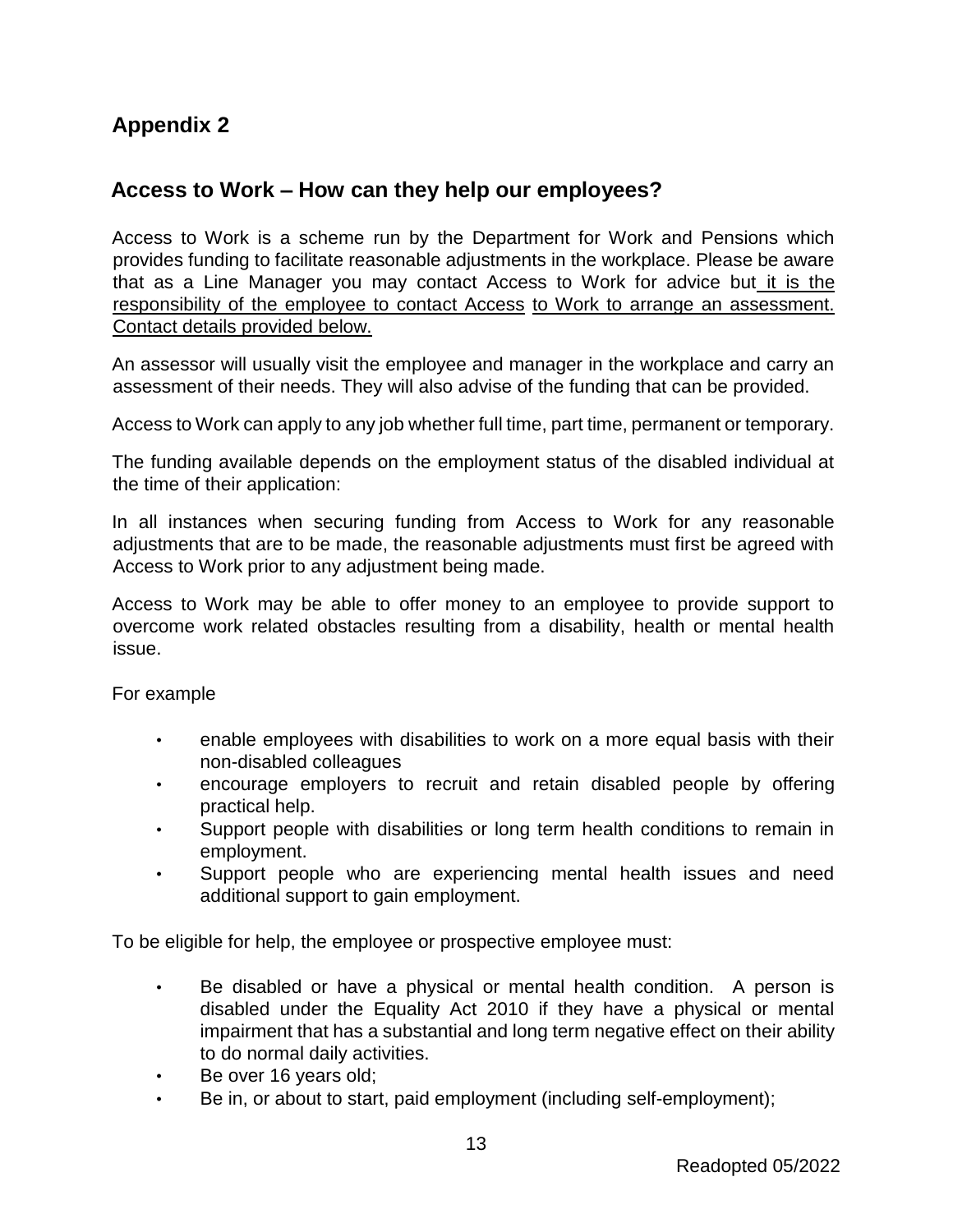- Normally live and work in Great Britain, or required to travel abroad with their duties; and
- Not be claiming Incapacity Benefit or ESA once they are in work (with the exception of Permitted Work).

The main elements within Access to Work are:

- Special Aids and Equipment
- Travel to Work
- Travel in Work
- Support Worker
- Communication Support at Interview
- Adaptations to Premises and Equipment
- Mental Health Support Service

Where adjustments are expensive, funding may be available through Access to Work.

Access to Work no longer considers the following provisions to be disability related:

- Chairs other than very specialised chairs
- Desks including electric height adjustable
- Dragon software (this is now marketed as mainstream technology meaning Access to Work no longer feel it is assistive technology)
- Dragon Software training

To access the scheme, the individual will need to contact Access to Work and may need the following information:

- National Insurance Number
- Workplace address including postcode
- Name, e-mail, address and work phone number of their line manager

Contact details for all new enquiries are:

### **Telephone: 0800 121 7479 Textphone: 0800 121 7579**

Apply online at [www.gov.uk/access-to-work/apply](file:///C:/Users/Secretary/AppData/Local/Microsoft/Windows/INetCache/Content.Outlook/EMQ2P2Y8/www.gov.uk/access-to-work/apply)

If an individual is already in receipt of Access to Work monies and requires further assessment, then they should contact their assigned advisor if known.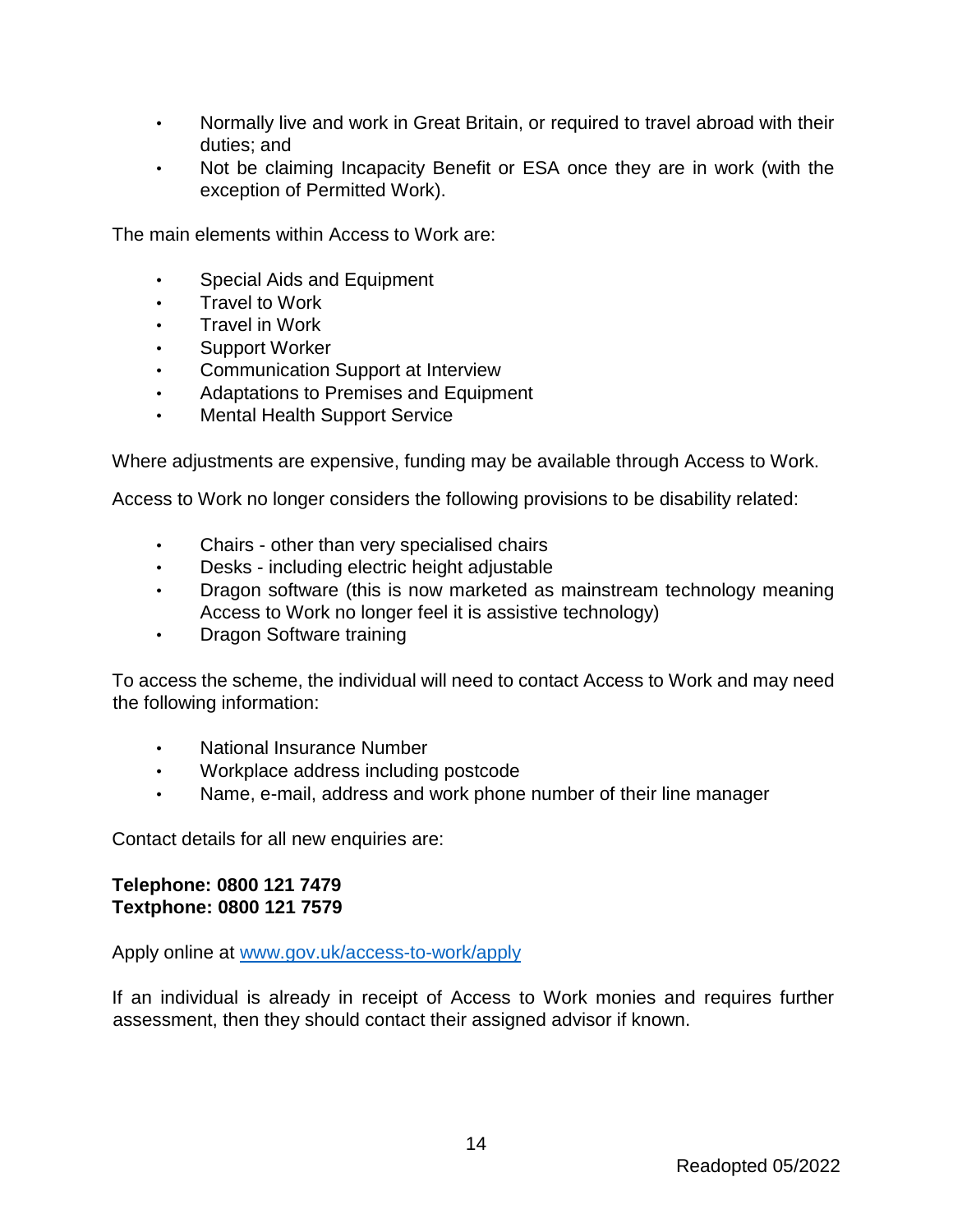# **Appendix 3**

# **Protocol for Support Workers for employees with disabilities and job coaches for employees with learning disabilities**

# **Why do we need a protocol like this?**

The working relationship between the employee, the worker engaged to provide assistance to the employee and the manager is unique. Having a framework in place to support all parties can help create the best outcome for all parties. For Line Managers who may be working with a support worker/job coach for the first time, it is helpful to explain what the protocols are, so that there is a common understanding of the aims from the outset.

### **Access to Work**

"Access to Work" may provide funding for a support worker/job coach for an employee who has a disability or learning disability which affects the employees' ability to do their job. Any employee who has been granted funding for a support worker/job coach should contact their Line Manager for further information about how to recruit to this post.

The first step will be for the employee to identify which elements of the role profile the employee needs help with.

# **Common Aim – support for the employee with a disability**

All parties are encouraged to recognise that the support worker/job coach's role is to help the employee with the disability to remain in work and to provide practical assistance to enable the employee to perform to the best of their ability, within the full or amended duties of the role. The support worker/job coach is not there to be the employee's carer, but rather to remove barriers that are preventing the employee from fulfilling their potential at work e.g. helping with paperwork, driving, the use of particular information systems or other equipment and making hot drinks etc. It may be useful to be clear what tasks activities or situations do not require assistance.

The principle that is unique to this relationship is that the manager and the support worker/job coach are encouraged to look at all aspects of the support worker/job coach role from the employee's perspective without imposing their own view of what they believe the employee needs.

The role profile of the employee should be used as a basis for explaining what role the support worker/job coach will provide.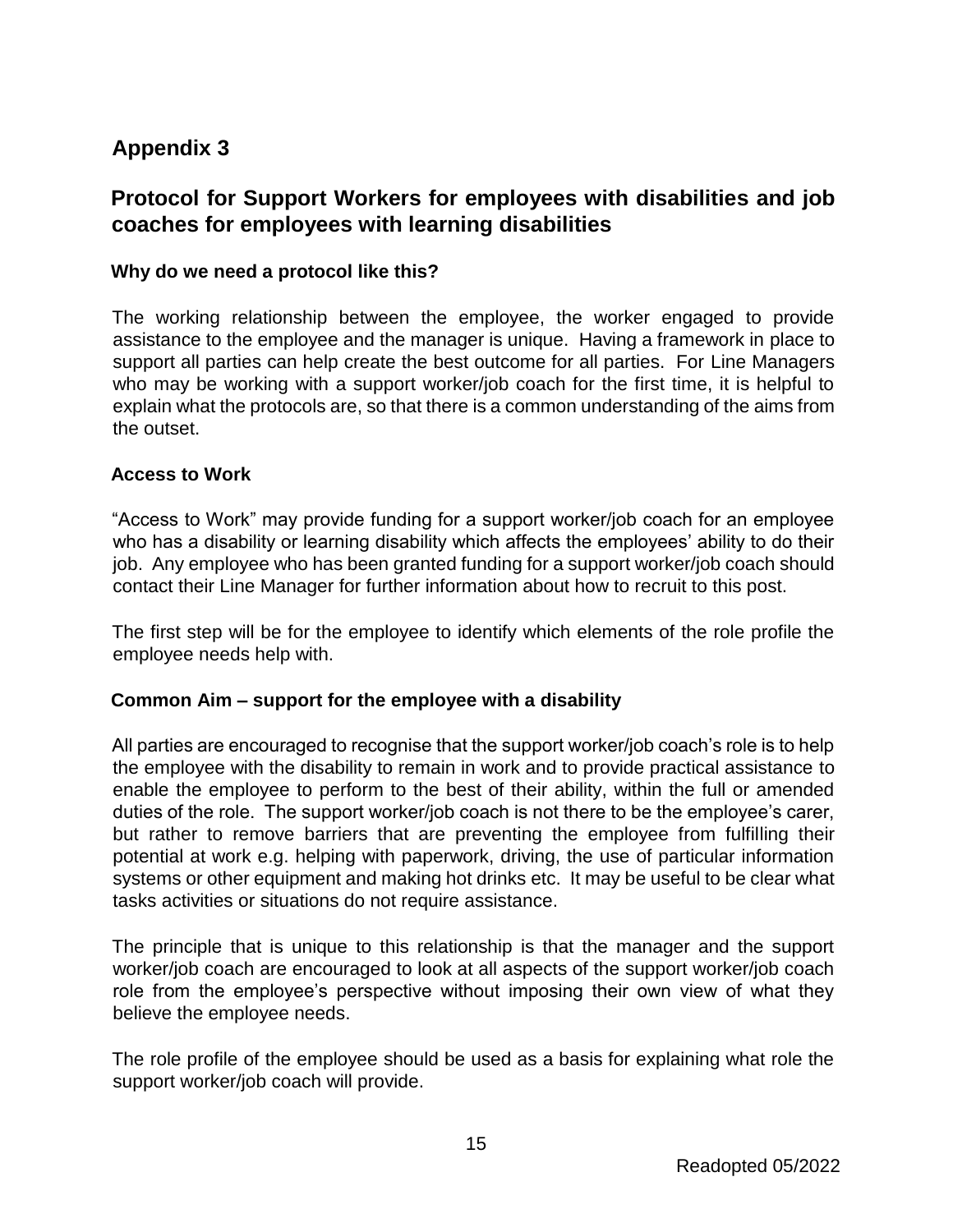## **Employment Status of the Support worker/job coach**

The support worker/job coach is there to provide assistance to the employee. It is on the basis of the employee's disability that they have been given this individual funding. The Support Worker/Job Coach is not part of the team and should not be expected to help other employees. "Access to Work" pays for the support worker/job coach, and the support worker/job coach is only paid when the employee is at work and not paid when the employee is on leave or off sick.

### **Training and Risk Assessment**

The support worker/job coach will need training in how to assist the employee according to his or her individual needs and the Line Manager may need training in how to step back and allow the employee to make their own decisions. A risk assessment will need to be undertaken to highlight any areas where an individual is exposed to an unacceptable risk.

### **Resourcing**

Whoever is recruiting to the post should check with the employee what skills, experience and training is needed – for example do they need special training on the Council's Information Technology systems or other equipment used by the individual. Is there clarify about the scope of their role, confidentiality, client work, practical issues, the role profile, the nature of the disability etc.?

### **Guidance for the Line Manager of the employee who has a support worker/job coach:**

The Line Manager of the employee receiving the support does not have any management responsibility for the support worker/job coach, this rests with the employee who is "the client" or the agency, if the support worker is recruited through an agency. If the Line Manager has any concerns about the working relationship between the support worker/job coach and the employee, the Line Manager is expected to speak to the employee about this, not usually directly to support worker.

Line Managers and other employees are not expected to ask the support worker/job coach to undertake any tasks – this is the role of the employee. It is the employee's right to have exclusive access to their support worker/job coach.

The working relationship between the Line Manager and the employee is separate from the relationship between the employee and their support worker/job coach. The Line Manager must not include the support worker/job coach in any confidential discussions with the employee unless the employee requests this.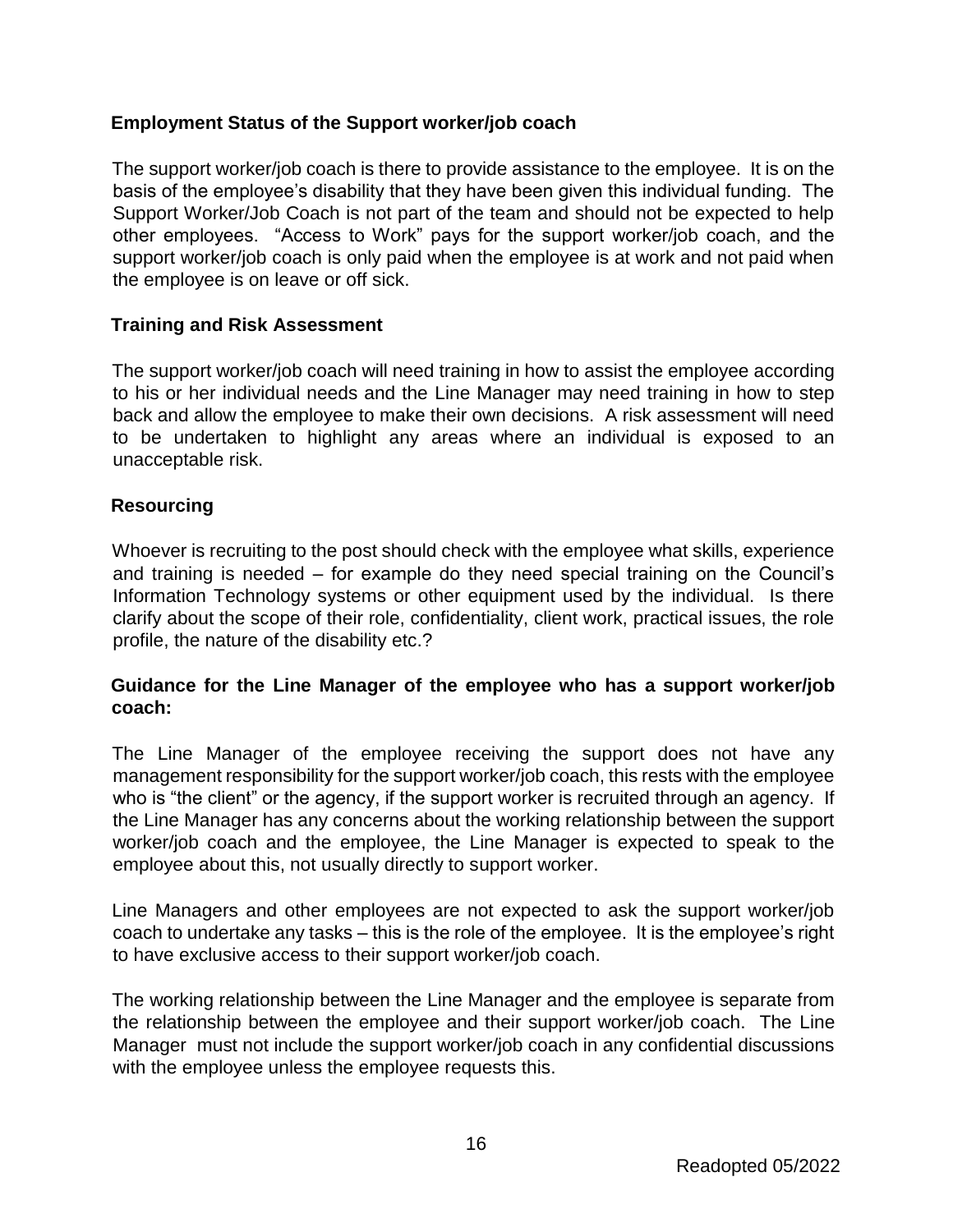### **Guidance for the employee**

You must clearly communicate the specific tasks you need the support worker/job coach to undertake. For employees with learning disabilities this may include the Disability Employment Advisers at JobCentre Plus . It is also helpful to identify any activities that are particularly high risk, in relation to their personal safety.

You may need the support worker/job coach to help with paperwork, driving, the use of particular information systems or other equipment and make hot drinks etc. It may be useful to be clear what tasks, activities or situations you do not need assistance with.

Be mindful that the support worker/job coach also has needs and may not feel comfortable expressing these. It is suggested that you have regular time for discussing how things are working out between the two of you and whether anything needs to change.

The support worker/job coach is entitled to a lunch, usually a minimum of half an hour break for every six hours at work.

You should give your support worker/job coach plenty of notice regarding appointments, holidays, and other time away from work.

### **Guidance for the support worker/job coach**

You must fully understand the role and the boundaries that it entails, i.e. the role is not to be a personal carer.

You should understand that if you are asked to undertake anything by someone else then you should check with the employee with the disability if this is acceptable and permissible (as it is Access to Work who are paying the support worker/job coach to work for the employee with the disability nobody else).

You need to be aware of the boundaries of the role and that your role is to support the employee at all times and not create dependency.

You should not get involved with clients or /members of the public the employee may be working with. There may be occasions when the employee may need your support however once the specific area of support has been accomplished you are requested to ask if there is anything else needed and then withdraw.

### **Confidentiality Agreement**

You will be expected to read, sign and comply with a Confidentiality Agreement.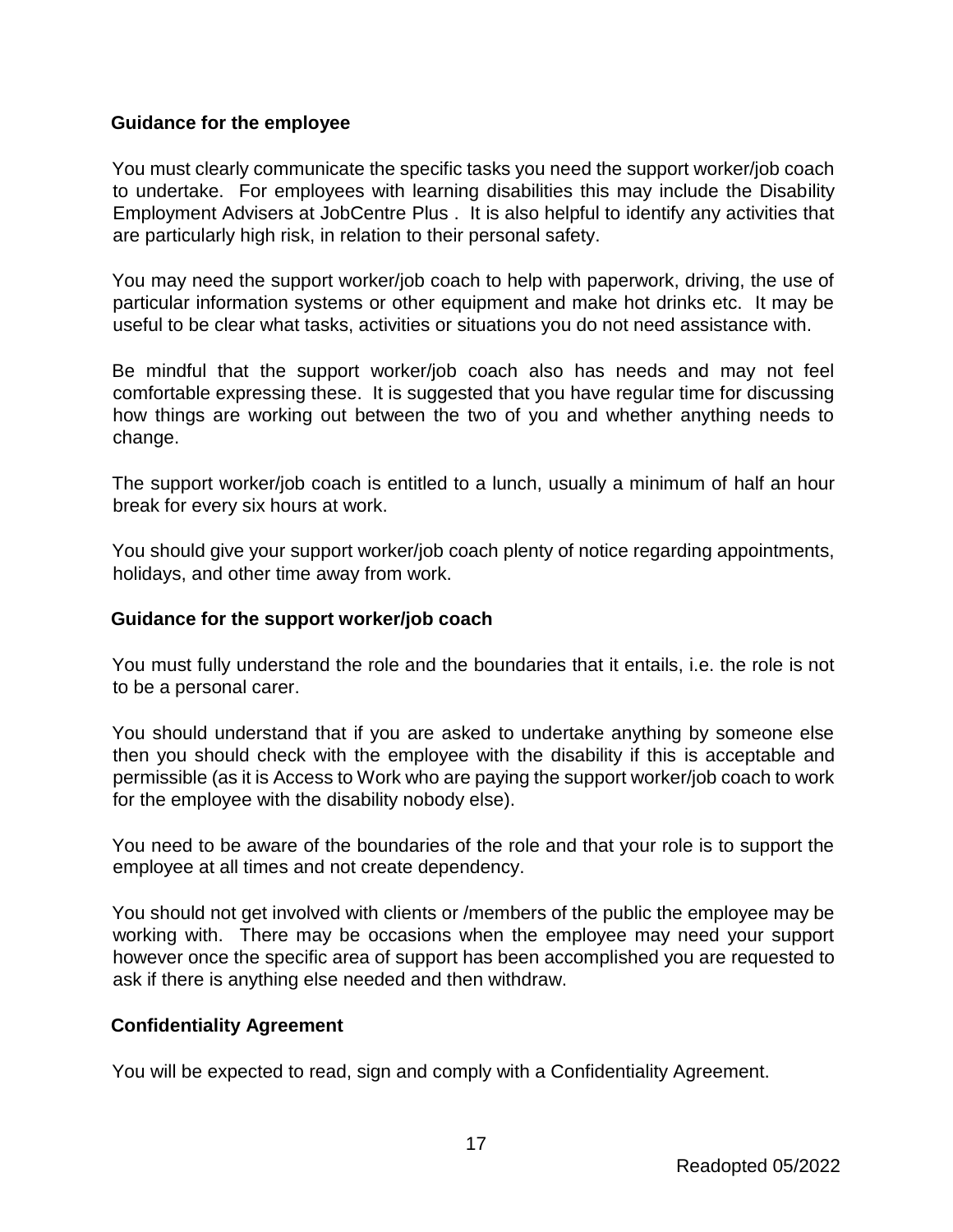# **Appendix 4**

# **Dyslexia**

The purpose of this document is to give guidance to Line Managers, employees and those involved with recruitment and training about the reasonable adjustments and support Saltash Town Council will put in place for a person known to have dyslexia.

What is dyslexia?

- Dyslexia is a learning difficulty that primarily affects the skills involved in accurate and fluent word reading and spelling.
- Characteristic features of dyslexia are difficulties in phonological awareness, verbal memory, verbal processing speed and/or visual processing and visual memory.
- Dyslexia occurs across a range of intellectual abilities.
- It is best thought of as a spectrum, not a distinct category, as there are no clear cut off points.
- Co-occurring difficulties include language, motor co-ordination, mental calculation, concentration, and personal organisation, but these are not in themselves markers of dyslexia.
- A good indication of the severity and persistence of dyslexic difficulties can be gained by examining how the individual responds, or has responded to effective learning opportunities and well-founded interventions. **(Definition of dyslexia in light of that stated in the Rose Report; 'Identifying and Teaching Children and Young People with Dyslexia') (Rose 2009)**

# **Responsibilities:**

# **Corporate responsibility**

- Under the Equality Act 2010, Saltash Town Council is required to make reasonable adjustments for disabled employees. This means removing barriers wherever possible that get in the way of a disabled person performing well in their work.
- The Equality Act 2010 also requires Saltash Town Council to promote equality of opportunity for disabled people.

# **Line Managers are expected**

- To highlight the support mechanisms available to employees and to ensure that they have access to this support.
- To carry out operational Risk Assessments arising from an employee's dyslexia, and put in place specific control measures identified to manage or mitigate against that risk.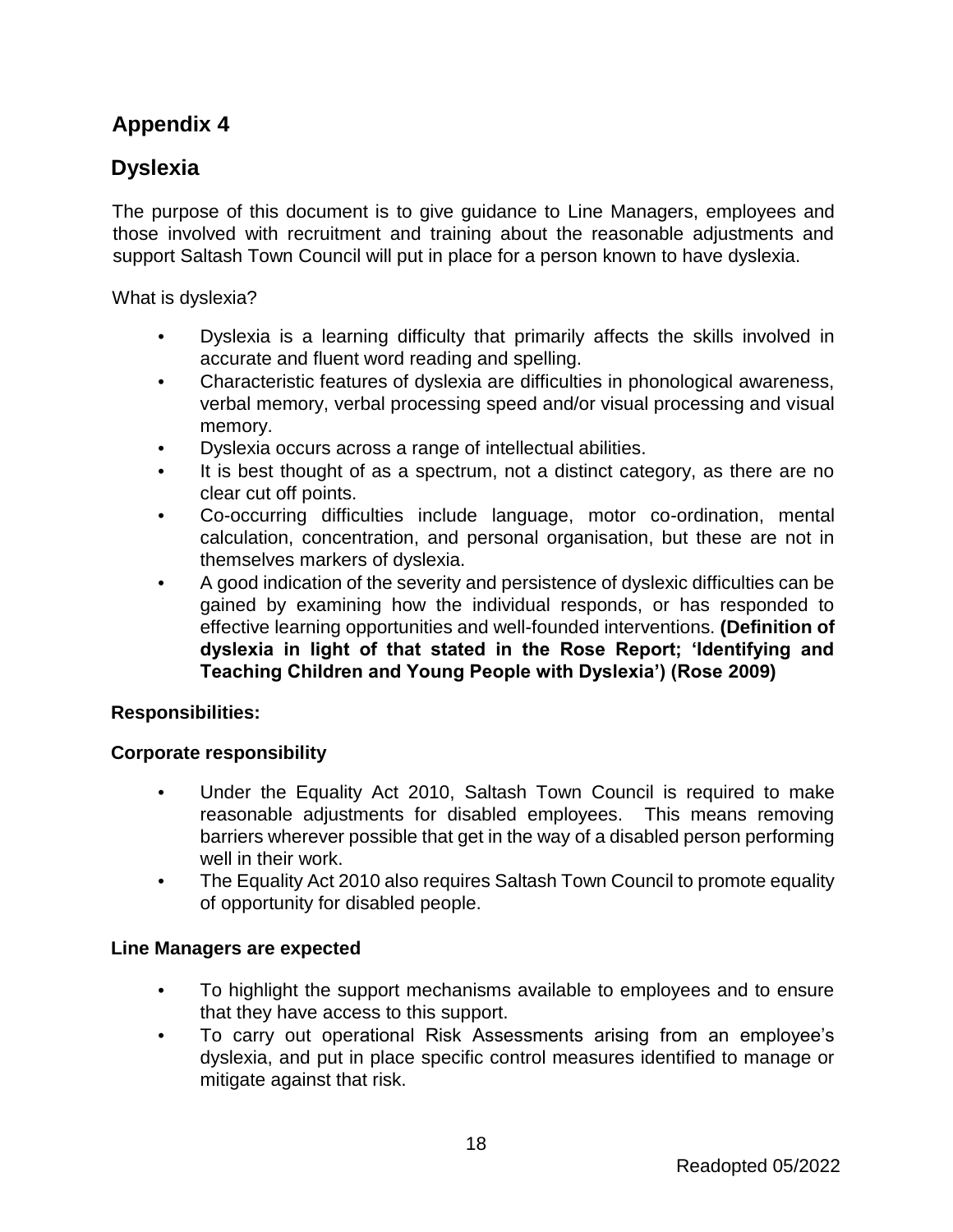- To identify other potential areas of risk and ensure that control measures are in place.
- To discuss areas of concern with the Equality and Diversity Team.

# **Employees**

- Will be enabled to declare their dyslexia confidently and safely in order that this policy and the guidance within it can be put in place.
- Employees working with colleagues who have dyslexia will seek to understand their specific requirements.
- They will also afford their colleagues dignity and respect and be aware that a person who has dyslexia may be particularly vulnerable to harassment from their colleagues.

# **Resourcing team**

- To highlight applicants who identify themselves as having dyslexia and to ensure that reasonable adjustments are put in place to support that applicant throughout the recruitment process.
- To ensure that short listing for those declaring dyslexia is completed in accordance with our commitment to the Disability Two Ticks symbol.
- To monitor the progress of the application to ensure that the candidate does not experience detriment due to their disability.

# **Learning and Development team**

• To ascertain the specific needs of individuals which may restrict their learning and development, and to put in place appropriate support mechanisms in order that they fully benefit from the training course or development process, thus enabling opportunity for career development.

# **Health, Safety & Wellbeing**

- To support Line Managers and employees to identify the risks posed by a person's dyslexia, to input in respect of suitable adjustments and to ensure the control mechanisms are implemented.
- The mechanisms to help an employee decide their specific requirements may lead to unintended emotional stress. The Occupational Health team can support an employee with issues relating to emotion and confidence that may result. Counselling Support (Insight Healthcare) can also be a good source of support and help.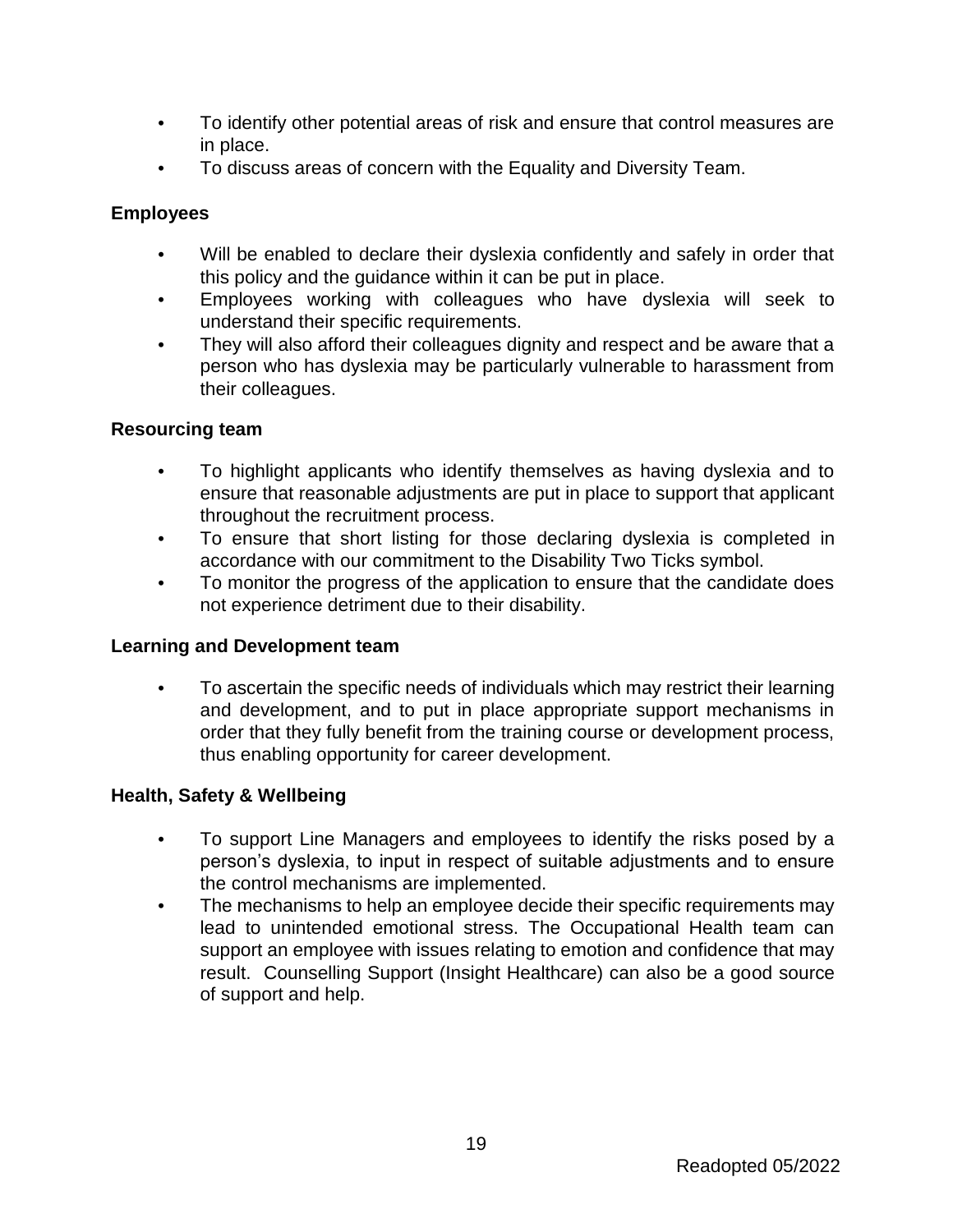## **People Management, Development and Wellbeing**

- To monitor the effectiveness of the requirements of this policy.
- To liaise with the Disability Employment Adviser (Access to Work) and other agencies who can support the Service in ensuring fairness and equality of opportunity for those with dyslexia.
- To ensure that all those who have a role in working/supporting a person with dyslexia have the necessary prior information that adequately enables them to fulfil their role.

### **Supporting a person with dyslexia**

It is important to remember that the experience of a person with dyslexia will be individual to them, therefore prejudging the way it might affect their performance is not helpful. However, some awareness of the nature of dyslexia and how it can affect people is an essential start for providing appropriate support, so that the employee can demonstrate their full potential. A good start is to ask the person what their specific needs are.

Many people with dyslexia have a special education needs statement – this means that the level of their dyslexia has been assessed and recommendations have been provided to support them. Otherwise, many people have lived with dyslexia and formed their own strategies for coping and will know what adjustments will best suit them.

Some people do not know they have dyslexia. Some people may display some of the common features of dyslexia. People with dyslexia may:

- Communicate well verbally, but reports and written communication do not reflect this.
- Be reluctant to go for training or promotion.
- They might have difficulties with listening, taking instructions and learning new tasks.
- Find it hard to remember dates, times and appointments.
- Confuse telephone numbers and messages.
- Have difficulties with note-taking and recalling the content of meetings.
- Display a tendency to panic, with difficulties becoming more acute when they are placed under time pressure, including formal evaluations, or when asked to take tests for recruitment purposes.
- Show a fear of public speaking.
- Have low confidence and high anxiety levels.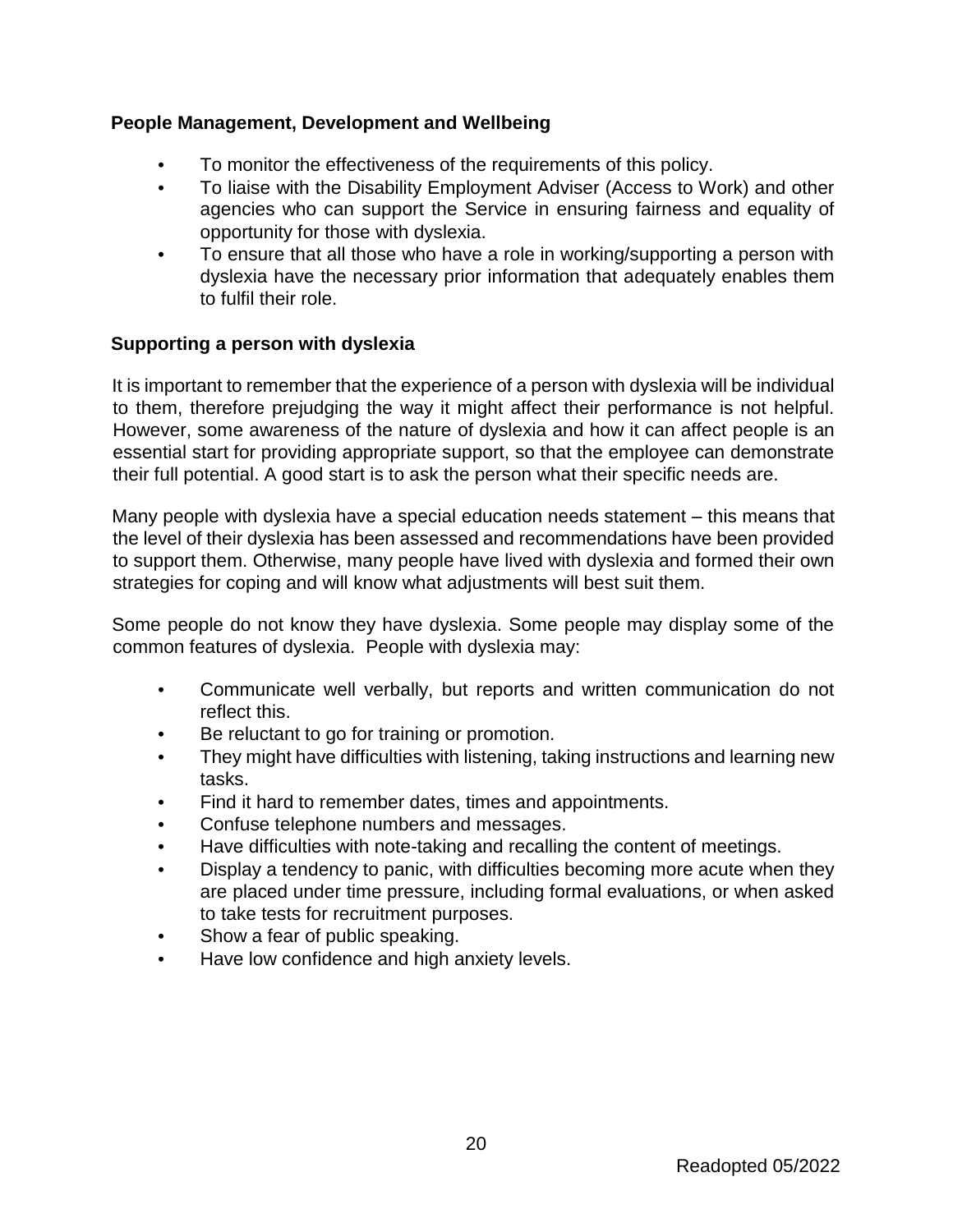# **Supporting employees**

The following is a step by step process for employees who seek support with their dyslexia:

- If the dyslexia is having some impact on the ability to cope or perform at work, the employee should discuss the matter initially with their manager and identify jointly any immediate support needs.
- Notwithstanding this, and in acknowledgement that the employee may be feeling vulnerable about discussing this matter, they are able to seek the confidential support of Occupational Health. Ultimately, however the matter is likely to require some discussion with the manager in due course.
- The employee should be given a copy of this policy.
- The employee, their Line Manager and Employee Relations/Occupational Health will decide whether or not a Dyslexia Assessment is required or indeed sought by the employee.
- If an assessment is sought, a referral to a professional service, skilled at carrying at dyslexia assessments will be made. The employee will be made aware that their personal details will be passed to an external service provider.
- The employee will be given an assessment form to complete, which is forwarded to the external provider, followed by an appointment with that provider.
- A report will be provided to the employee and a summary provided to the manager. This report will identify the likely reasonable adjustments required by the employee to help minimise the impact of their dyslexia.
- It is the joint responsibility of the employee and their Line Manager to ensure that agreed adjustments are met. The action plan should feature as part of the annual PDS discussion

The Line Manager should regularly communicate with the employee receiving support for dyslexia until such a time both feel comfortable that the adjustments are working effectively. To support the emotional welfare of the employee, the Line Manager can recommend the services of Occupational Health, although these arrangements remain a personal matter for the employee.

Additional support to consider, wherever possible, include:

- The way instructions are provided to the employee.
- How information is provided.
- That unnecessary distractions and interruptions are avoided.
- Timing of meetings to permit reflection and preparation time.
- Building planning and reflection time into each day.
- The use of special aids and equipment.
- Fully understanding how best the employee chooses to work and manage their day to day activities.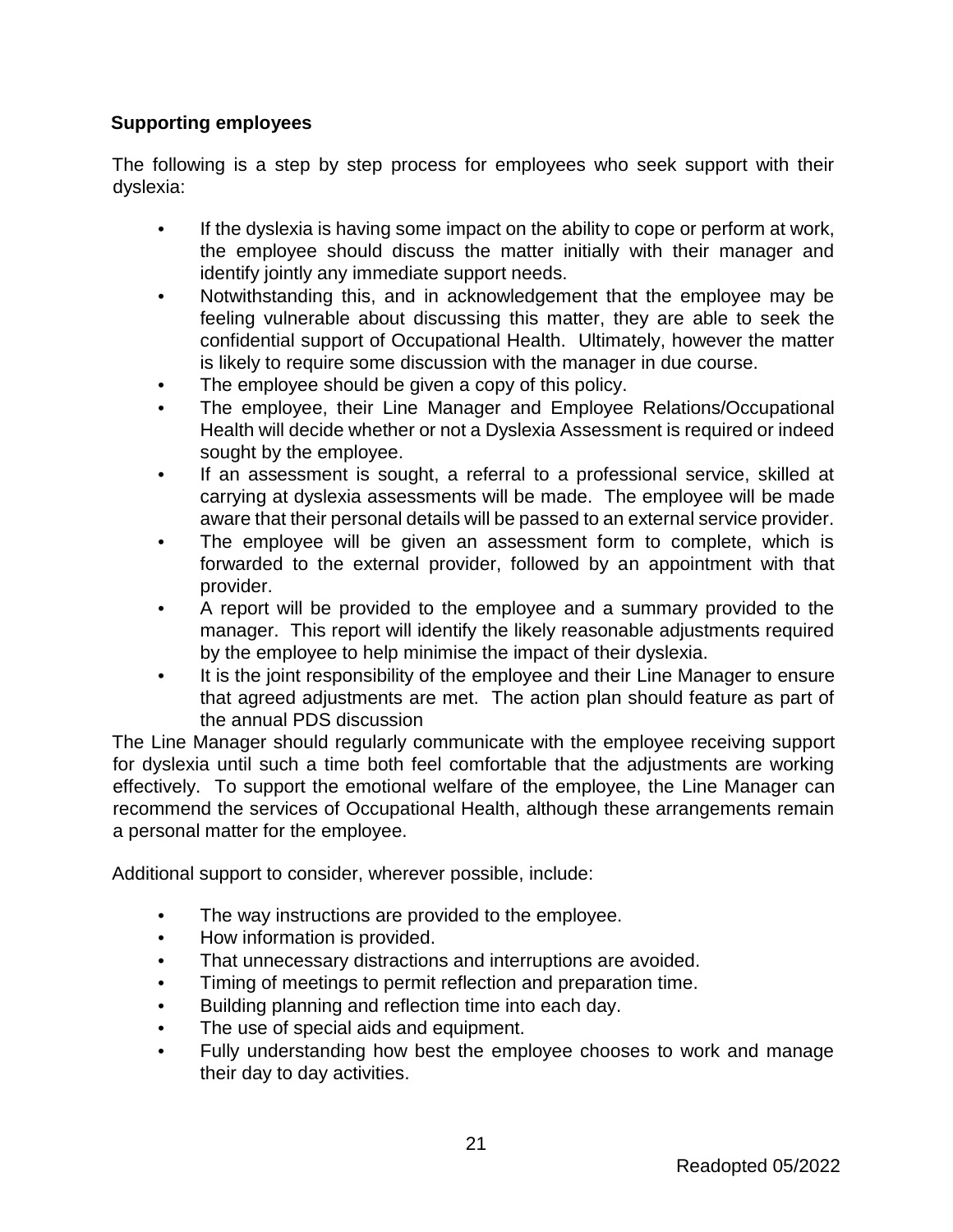### **Health and safety risk assessments**

Some duties will be recognised as presenting risks for some employees who have dyslexia, in particular those in operational roles (e.g. CFRS).

As stated above it is important to remember that the experience of a person with dyslexia will be individual to them. For this reason, a Risk Assessment will need to be completed that is unique to that individual. The Line Manager, the employee and the health and safety team should work together in identifying the risks and control measures using the dyslexia assessment, if completed, as a source of guidance. This may form part of the case conference or be carried out separately but with the involvement of the employee. Line Managers and the employee have a duty to ensure these risk assessments are reviewed to meet the specific needs of the individual. This will include when there are changes to the role or to the working environment or conditions.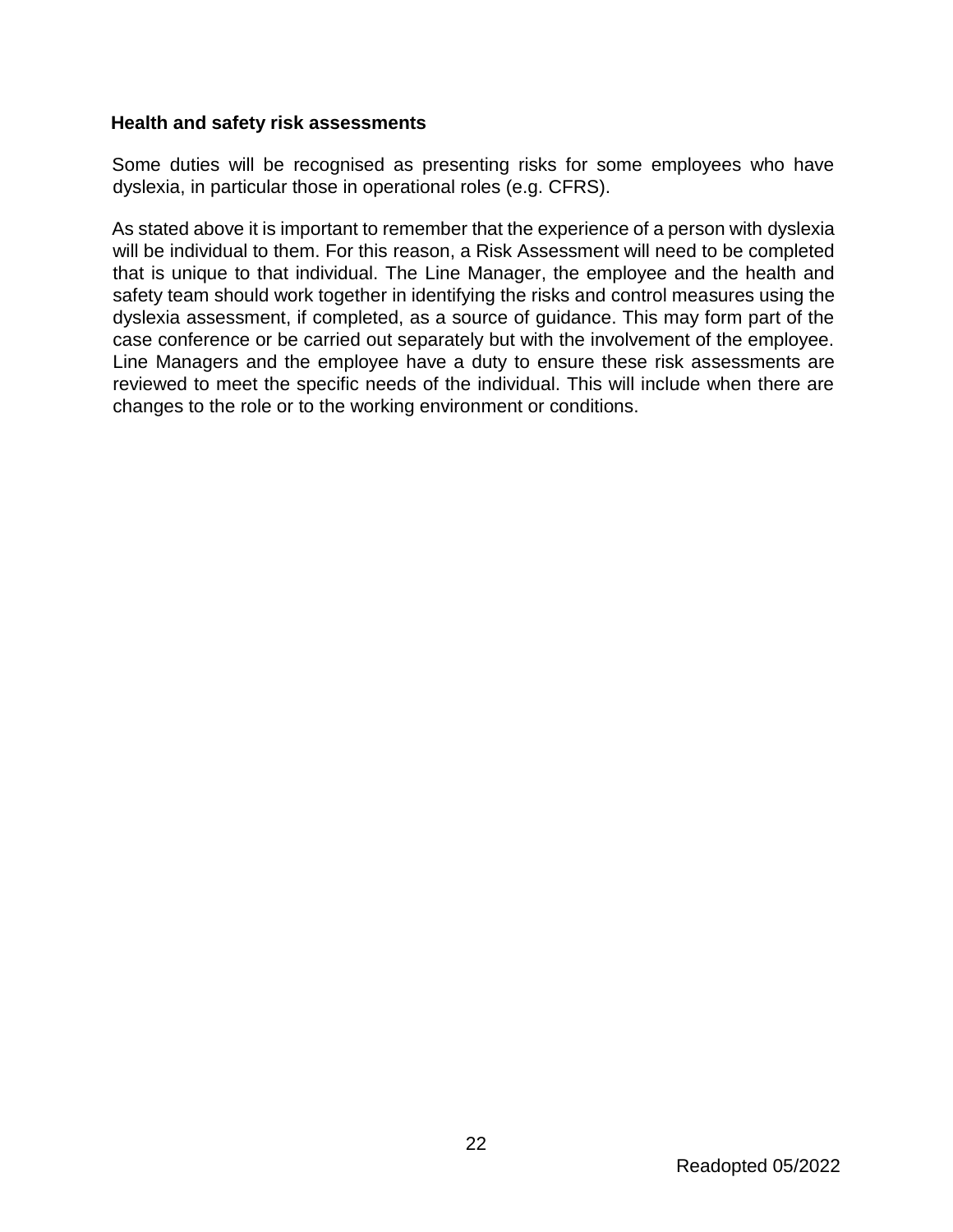# **Appendix 5**

# **Line Managers Guide to Reasonable Adjustments**

### **When should reasonable adjustments be made?**

Reasonable adjustments should be made whenever necessary. Line Managers are expected to prioritise making the reasonable adjustment so that necessary equipment or changes to practice are made as soon as possible, without any undue delay.

Reasonable Adjustments may include:

- Recruitment and selection: this may apply to the way in which the application is completed, interview or test conducted or any of the criteria applied.
- On starting employment: if a new employee is starting within your team you may need to make reasonable adjustments.
- At any point during their employment with us.
- When undertaking learning and development.
- On a change of role or transfer of working environment or conditions.

### **What is a reasonable adjustment?**

When supporting a disabled person in the workplace, the law requires the Council to make "reasonable adjustments through removing barriers to allow them to do their job".

A reasonable adjustment is one which suits the needs of the job and the employee. The Line Manager should weigh up the following issues:

- The  $cost can$  the Council afford it? Have all funding methods been considered (Access to Work, Jobcentre Plus, voluntary sector)?
- The practicalities of the adjustment what effects will it have on the organisation?
- The effectiveness of the adjustment will it remove or reduce any difficulties?
- The impacts on other employees/team members for example the redistribution of work.
- The health, safety and wellbeing implications is there an effect on the individual employee or colleagues.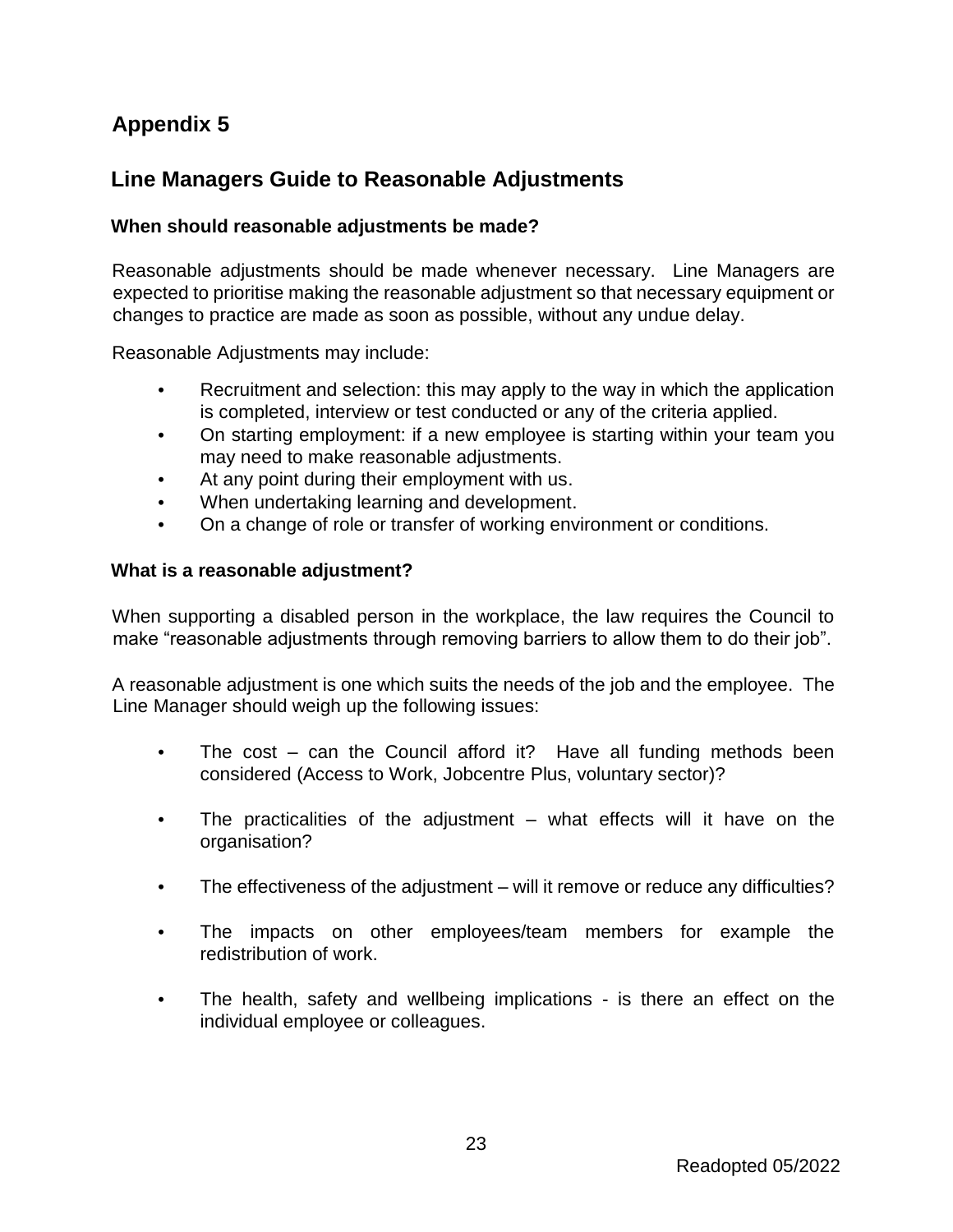### **Examples of reasonable adjustments:**

One test of reasonableness is that if the cost of making the required adjustments is no more than the cost of recruiting and training a new employee then this is reasonable.

### **Allocating some of the duties to another role.**

If there is a part of the role that an employee with a disability finds difficult or impossible to do, then the manager is expected to consider allocating the task to another role or restructuring the team so that the task is covered by other means, if this is reasonable and practicable.

### **Transferring the employee to an existing vacancy**

If, after considering reasonable adjustments, the employee is still not able to carry out the main aspects of a particular role, an alternative could be to look at transferring the employee to an existing vacancy. It may sometimes be reasonable to consider transferring an employee to higher graded post.

# **Altering the employee's hours of working**

Changing or reducing the working hours may allow the employee to continue in the role.

### **Altering the time that training is available or the venue**

Changing or reducing the timing of training, and ensuring the venue is suitable, may assist the employee to participate in the training and to get maximum benefit from it. If you need to attend training events, your employer might need to adapt the sessions so you are able to fully access the training. This might mean having additional support or setting up a new way of acquiring the information, such as mentoring or online learning. Giving, or arranging for, training or mentoring (whether for the disabled person or any other person).

### **Work at a different location**

It may be possible to change the work place location or sometimes working from home may provide a solution.

### **Time off during working hours for rehabilitation, assessment or treatment.**

See time off for rehabilitation, assessment or treatment which is explained in Appendix 1.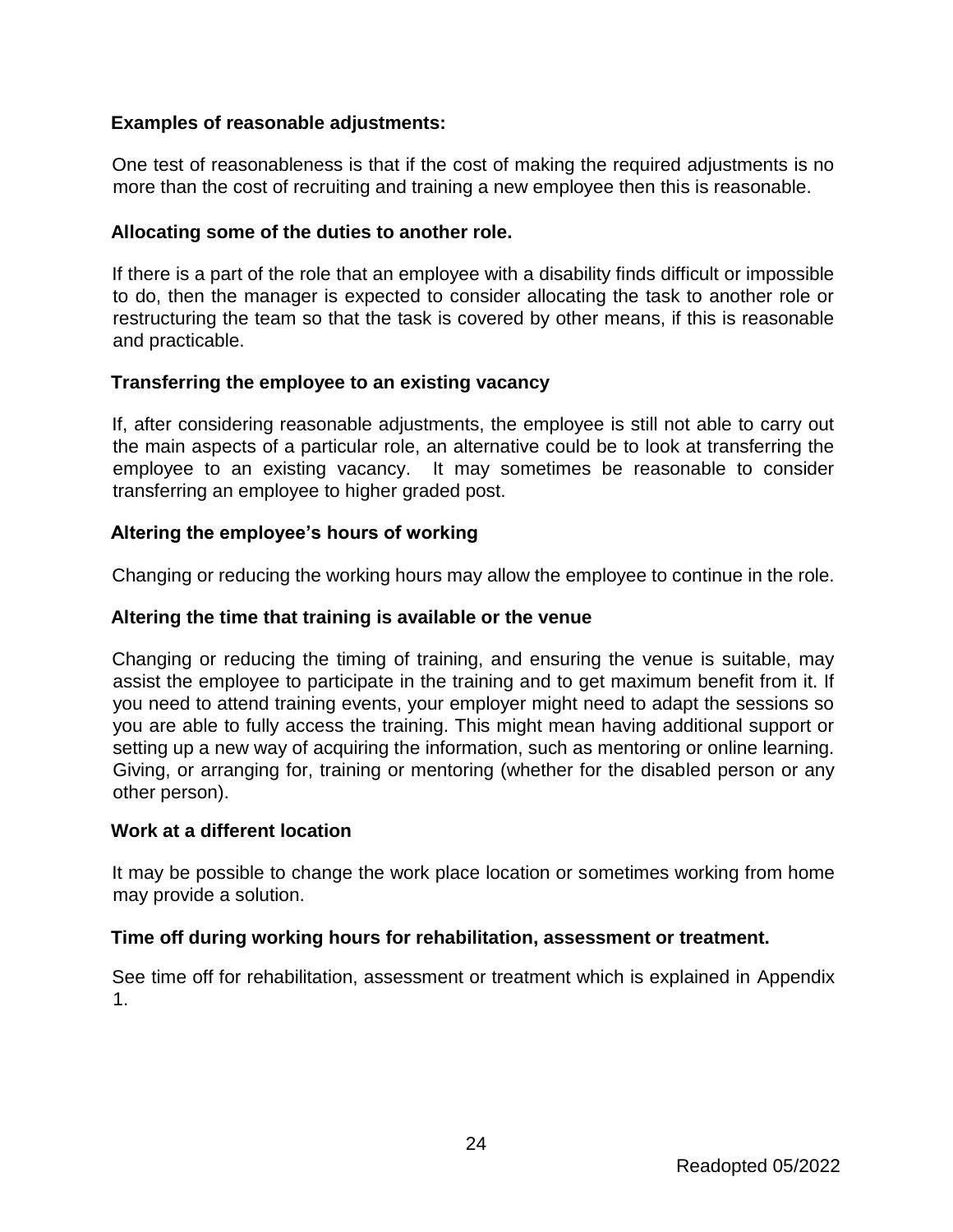### **Getting or changing equipment**

One way to support the employee may be to provide or adapt equipment to suit their particular needs – for example, by providing wrist rests to assist with difficulties typing for any length of time or a CCTV for an employee with sight issues. If you are deaf or hearing-impaired, you may be able to use a work telephone modified with an amplifier or you might need a text telephone. Many of these pieces of equipment can be paid for by the Access to Work scheme.

### **Changing instructions or reference manuals**

If you can't access written materials, for example equipment and reference manuals, policies and procedures on fire evacuation, reports etc. then your employer could translate these into accessible formats such as large print, audio-cassette easy read or mind maps (if you are dyslexic).

### **Modifying procedures for testing or assessment**

Employees may be concerned about taking part in an internal assessment or testing session – such as for a promotion or for redundancy selection. It is reasonable to make these events accessible to you. This might include providing a support worker, using practical instead of written tests, giving extra time or providing written instructions in different formats.

If psychometric tests are to be used to assess intelligence, aptitude, personality and motivation only suitably trained people should carry out and interpret such tests, and expert advice should be sought on how and if the test can be changed to take account of disability or health issues. This might include extra time for the employee to read if they have dyslexia or provision of interpreters if the employee has a hearing impairment.

Line Managers should ask employees if they have any problems completing the tests, and how these problems could be overcome.

They could:

- provide practice examples to all candidates if possible;
- make sure the venue is accessible to all employees; and
- provide any equipment/support you need.

### **Providing a reader or interpreter**

Employees may need someone to provide communication support for them at work or at an interview, possibly by reading written information onto tape or directly for providing sign language interpretation. There is a national shortage of interpreters and other communication support staff nationwide, so Line Managers will need to plan ahead.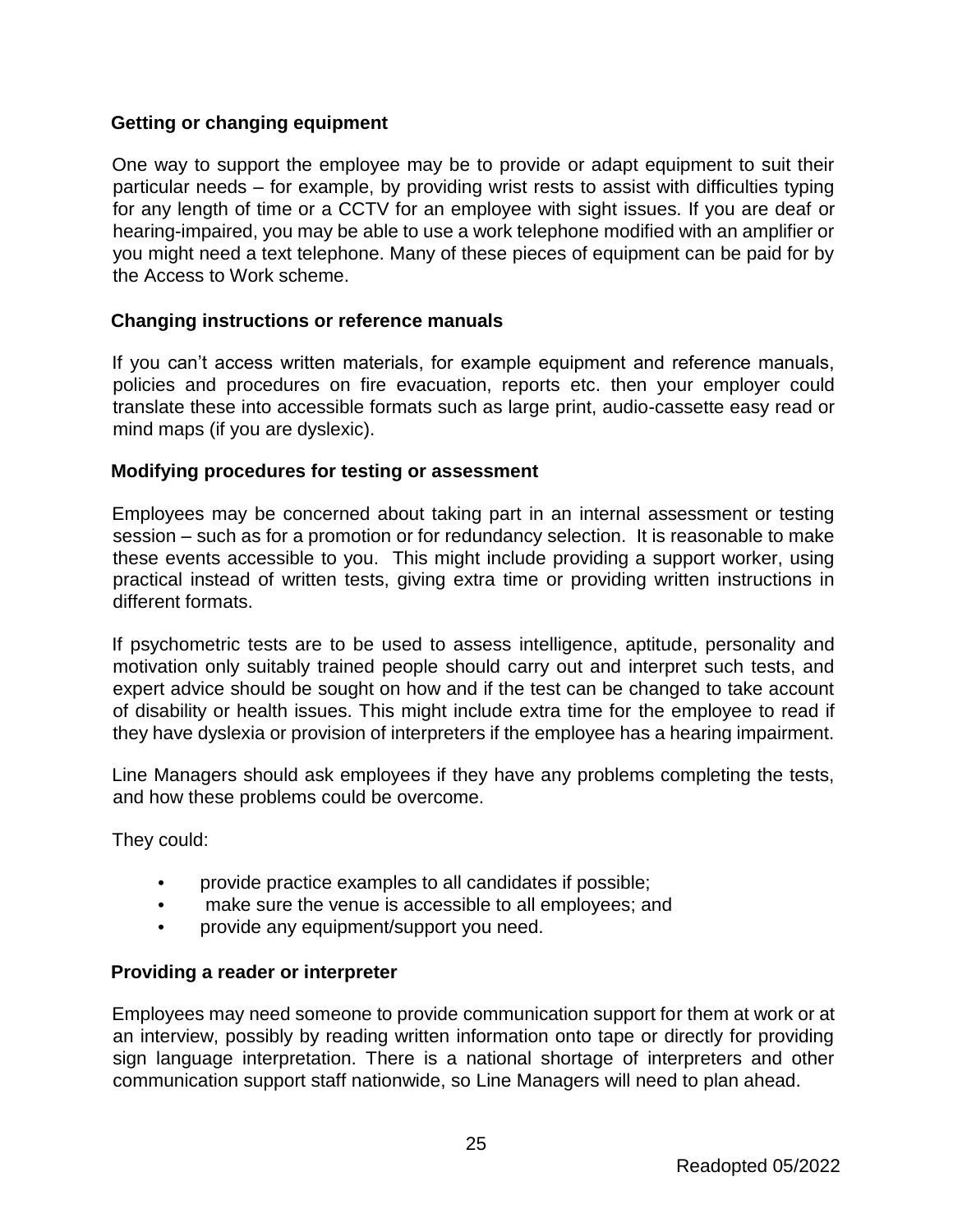## **Providing supervision or other support**

Employees starting in a new job may need extra support and supervision. Where this is provided, it is important that the person supporting the new employee is relieved of some other duties so that they are able to fulfil the extra role. This counts as a reasonable adjustment.

### **Other examples of possible adjustments**

- Additional modified equipment to support the individual in the workplace
- Provision of a reader, interpreter or signer
- Adjustments to premises
- Job carving the individual completes that part of the job they are able to whilst other employees pick up the work that they cannot complete
- Flexibility in working practice the consideration of flexibility in working times, the provision of additional breaks, the ability to work from home or in a quiet working zone
- Conducting a proper assessment of what reasonable adjustments may be required.
- Allowing flexible working, such as part-time work, annualised hours, nonstandard start and finish times.
- Allowing a disabled employee to take a period of time off for rehabilitation, assessment or treatment.
- Adjusting redundancy selection criteria for example by giving extra time where necessary to complete an assessment centre.

### **Reasonable adjustments for employees with mental health issues**

Depending on the circumstances Line Managers may consider the following reasonable adjustments:

- Development of Flexible working, phased return, etc.;
- Putting in place a buddy or mentor arrangement;
- Temporary reduction in targets or reallocation of tasks;
- Additional time to complete certain aspects of job role;
- Regular formalised 121 meetings to review concerns.

### **Who is responsible for making the reasonable adjustment?**

The Line Manager is responsible for making the reasonable adjustment(s), with assistance from Occupational Health and the employment consultants. Some of the changes that are made may require a revised Statement of Particulars of Employment to reflect those changes.